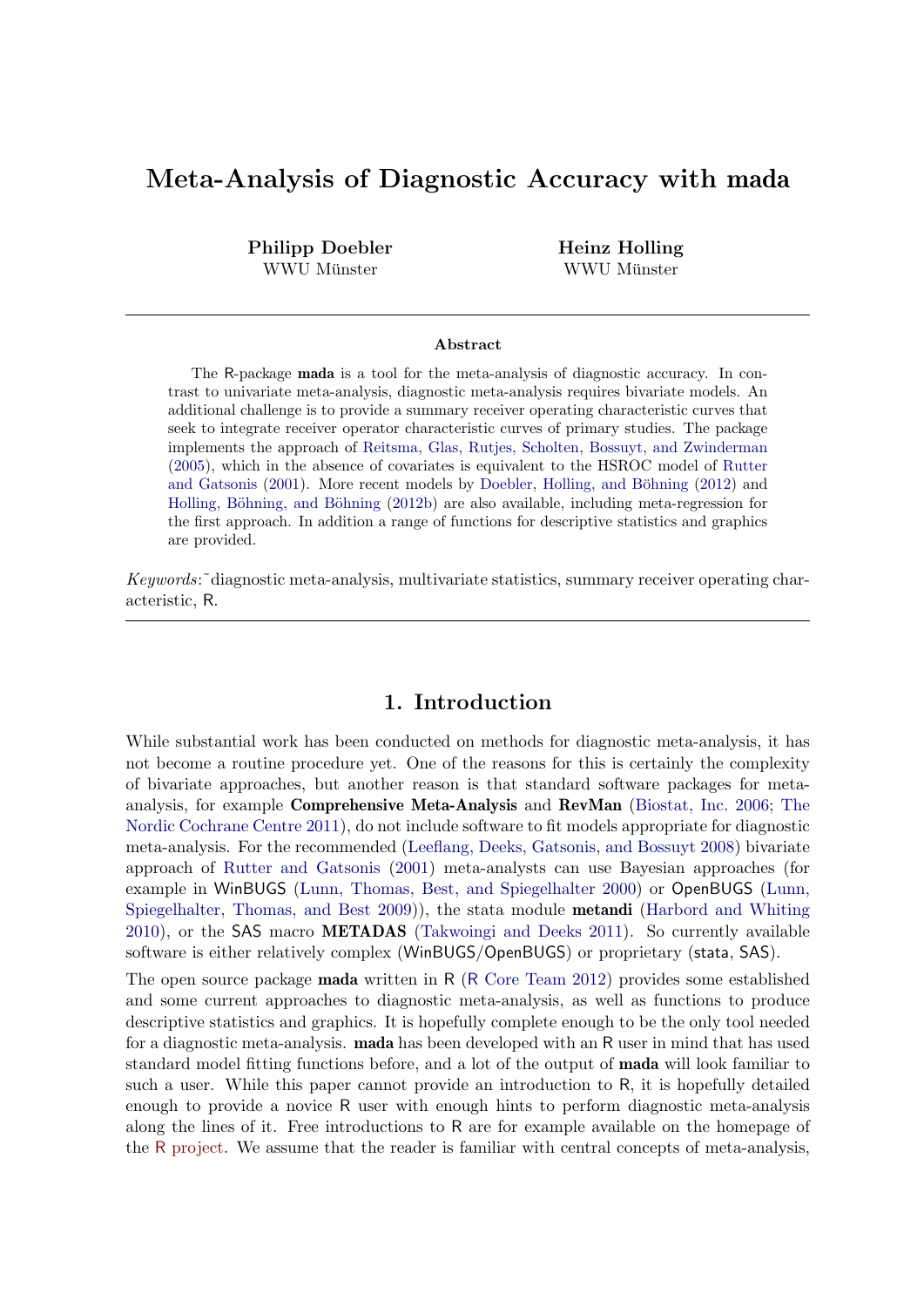like fixed and random effects models (for example [Borenstein, Hedges, Higgins, and Rothstein](#page-18-3) [2009\)](#page-18-3) and ideas behind diagnostic accuracy meta-analysis and (S)ROC curves (starting points could be [Sutton, Abrams, Jones, Sheldon, and Song](#page-19-9) [2000;](#page-19-9) [Walter](#page-20-0) [2002;](#page-20-0) [Jones and Athanasiou](#page-19-10) [2005;](#page-19-10) [Leeflang](#page-19-4) et˜al. [2008\)](#page-19-4).

## 2. Obtaining the package

Once R is installed and an internet connection is available, the package can be installed from CRAN on most systems by typing

```
R> install.packages("mada")
```
Development of mada is hosted at http://r-forge.r-project.org/projects/mada/; the most current version is available there<sup>[1](#page-1-0)</sup>, while only stable versions are available from CRAN. The package can then be loaded:

R> library("mada")

### 3. Entering data

Primary diagnostic studies observe the result of a *gold standard* procedure which defines the presence or absence of a condition, and the result of a diagnostic test (typically some kind of low cost procedure, or at least one that is less invasive than the gold standard). Data from such a primary study could be reported in a  $2 \times 2$  table, see Table<sup> $\sim$ 1.</sup>

<span id="page-1-1"></span>Table 1: Data from the *i*th study in a  $2 \times 2$  table.

|               |             | with condition without condition |
|---------------|-------------|----------------------------------|
| Test positive | Чi          | $z_i$                            |
| Test negative | $m_i - y_i$ | $n_i - z_i$                      |
| Total         | $m_i$       | $n_i$                            |

The numbers  $y_i$  and  $z_i$  are the numbers of true-positives (TP) and false positives (FP), respectively, and  $m_i - y_i$  and  $n_i - z_i$  are the numbers of false negatives (FN) and true negatives (TN). Often derived measures of diagnostic accuracy are calculated from  $2\times 2$  tables. Using the notation in Table[˜1,](#page-1-1) one can calculate

$$
p_i = \text{sensitivity of } i\text{th study} = \frac{y_i}{m_i} \tag{1}
$$

$$
u_i = \text{false positive rate of } i\text{th study} = \frac{z_i}{n_i} \tag{2}
$$

$$
1 - u_i = \text{specificity of } i\text{th study} = \frac{n_i - z_i}{n_i}.
$$
 (3)

<span id="page-1-0"></span><sup>1</sup>For example by typing install.packages("mada", repos="http://R-Forge.R-project.org") at an R prompt.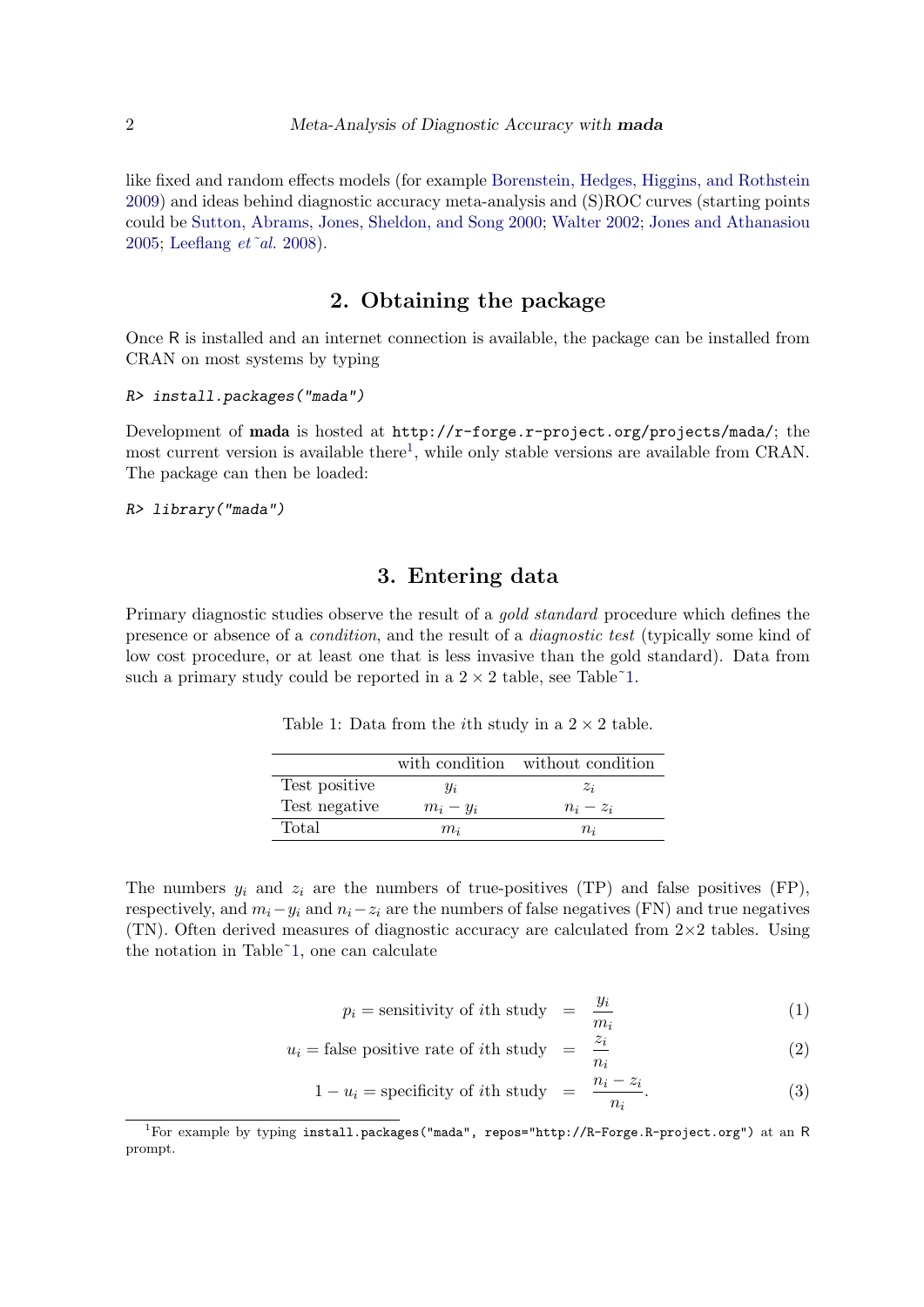Basically all functions in the **mada** package need data from  $2\times 2$  tables. One can use R to calculate the table given specificities or sensitivities if the sample size in each group is known (sometimes there is insufficient data to reconstruct the  $2\times 2$  table). The above formulae for the sensitivity for example implies that

$$
y_i = m_i p_i.
$$

If a primary study reports a sensitivity of .944 and that there were 142 people with the condition, we can calculate  $y$  by

 $R > y \leftarrow 142 * .944$  $R$ > y [1] 134.048

Since this is not an integer, we need to round it to the nearest integer

 $R$ > round(y)

[1] 134

Note that mada is a bit paranoid about the input: it demands that the data and the rounded data are identical to prevent some obvious error. Hence the use of the round function should not be omitted.

Let us now assume that the number of TP, FP, FN and TN is known for each primary study. A good way to organise information in R is to use data frames, which can hold different variables. In our case each row of the data frame corresponds to one primary study. As an example we enter the data from six studies from a meta-analysis of the AUDIT-C (a short screening test for alcohol problems, Kriston, Hölzel, Weiser, Berner, and Härter [2008\)](#page-19-11) into a data frame

```
R > \text{Audio} < -\text{ data}.\text{frame}(TP = c(47, 126, 19, 36, 130, 84),FN = c(9, 51, 10, 3, 19, 2),+ FP = c(101, 272, 12, 78, 211, 68),
+ TN = c(738, 1543, 192, 276, 959, 89))
R> AuditC6
  TP FN FP TN
1 47 9 101 738
2 126 51 272 1543
3 19 10 12 192
4 36 3 78 276
5 130 19 211 959
6 84 2 68 89
```
Note that many central functions in mada also accept four vectors of frequencies (TP, FN, FP, TN) as input. Nevertheless, it is convenient to store not only the observed frequencies, but also the study names in the same data frame. The following command shows how to do this for our shortened example: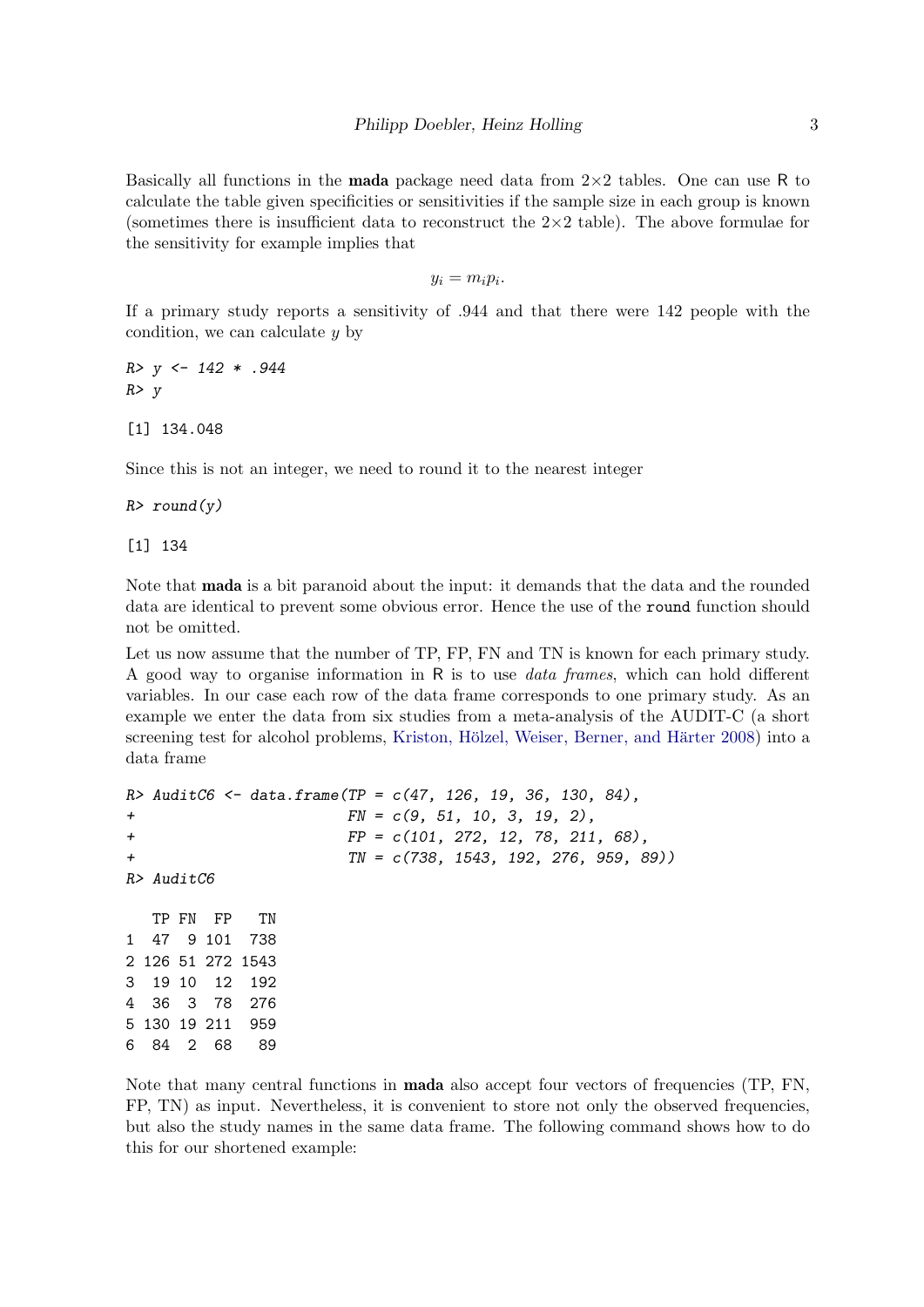```
R> AuditC6$names <- c("Study 1", "Study 2", "Study 4",
+ "Study 4", "Study 5", "Study 6")
```
The full data set with 14 studies is part of mada; let's load the data set and have a look at the last six studies:

In the following we will use the AuditC data set as a running example.

#### 3.1. Zero cells

In the analysis of data in  $2\times 2$  tables zero cells often lead to problems or statistical artefacts since certain ratios do not exist. So called continuity corrections are added to the observed frequencies; these are small positive numbers. One suggestions in the literature is to use 0.5 as the continuity correction, which is the default value in **mada**. All relevant functions in **mada** allow user specified continuity corrections and the correction can be applied to all studies, or just to those with zero cells.

### 4. Descriptive statistics

Descriptive statistics for a data set include the sensitivity, specificity and false-positive rate of the primary studies and also their positive and negative likelihood ratios  $(LR_+, LR_-)$ , and their diagnostic odds ratio (DOR; [Glas, Lijmer, Prins, Bonsel, and Bossuyt](#page-18-4) [2003\)](#page-18-4). These are defined as sensitivity

$$
LR_{+} = \frac{p}{u} = \frac{\text{sensitivity}}{\text{false positive rate}},
$$

$$
LR_{-} = \frac{1-p}{1-u},
$$

and

$$
DOR = \frac{LR_+}{LR_-} = \frac{TP \cdot TN}{FN \cdot FP}.
$$

All these are easily computed using the madad function, together with their confidence inter-vals. We use the formulae provided by [Deeks](#page-18-5) [\(2001\)](#page-18-5). madad also performs  $\chi^2$  tests to assess heterogeneity of sensitivities and specificities, the null hypothesis being in both cases, that all are equal. Finally the correlation of sensitivities and false positive rates is calculated to give a hint whether the cut-off value problem is present. The following output is slightly cropped.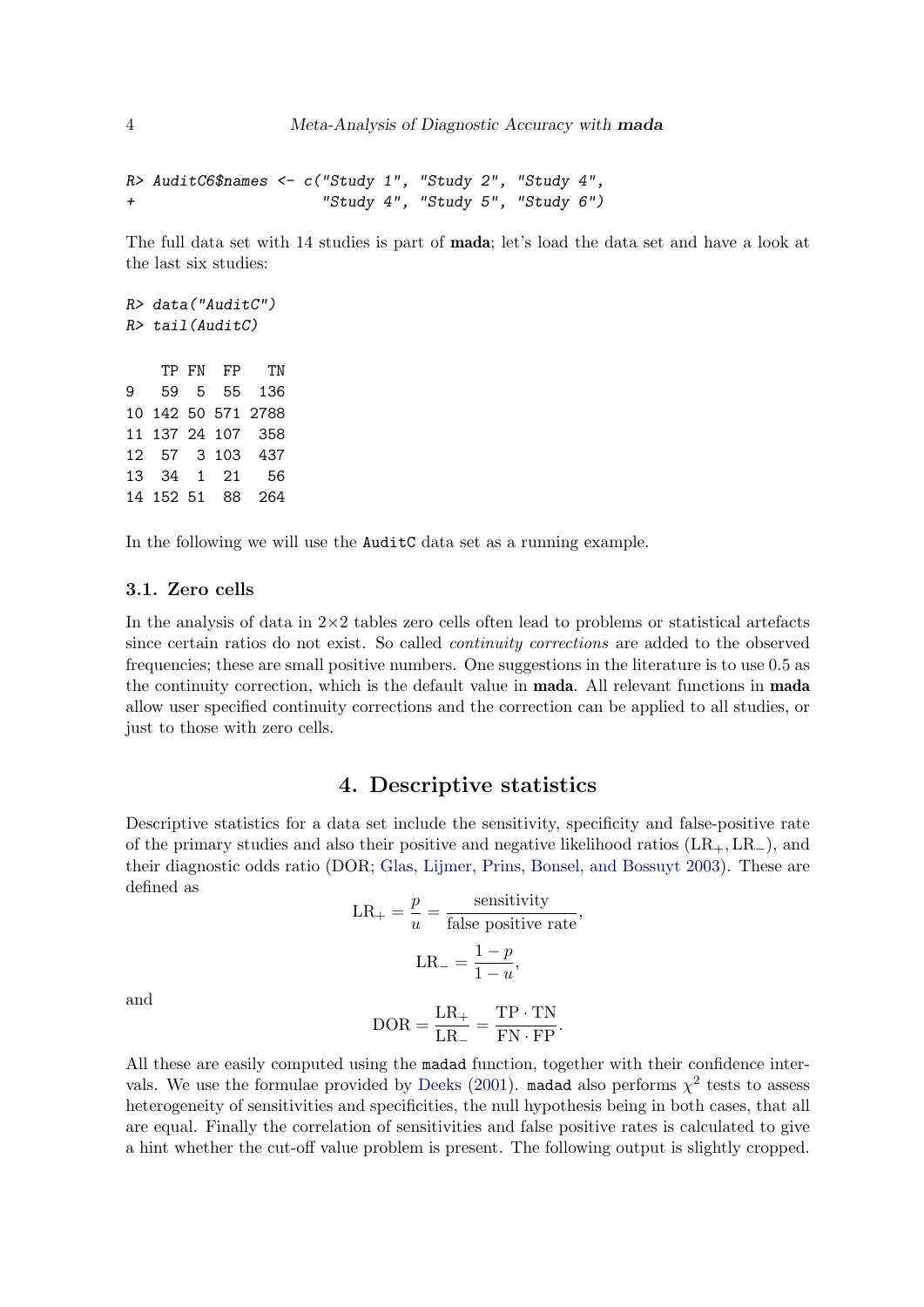$R$ > madad(AuditC)

Descriptive summary of AuditC with 14 primary studies. Confidence level for all calculations set to 95 % Using a continuity correction of 0.5 if applicable Diagnostic accuracies sens 2.5% 97.5% spec 2.5% 97.5% [1,] 0.833 0.716 0.908 0.879 0.855 0.899 [2,] 0.711 0.640 0.772 0.850 0.833 0.866 ... [14,] 0.748 0.684 0.802 0.749 0.702 0.792 Test for equality of sensitivities:  $X$ -squared = 272.3603, df = 13, p-value =  $2e-16$ Test for equality of specificities:  $X$ -squared = 2204.8, df = 13, p-value =  $2e-16$ Diagnostic OR and likelihood ratios DOR 2.5% 97.5% posLR 2.5% 97.5% negLR 2.5% 97.5% [1,] 36.379 17.587 75.251 6.897 5.556 8.561 0.190 0.106 0.339 ... [14,] 8.850 5.949 13.165 2.982 2.448 3.632 0.337 0.264 0.430 Correlation of sensitivities and false positive rates: rho 2.5 % 97.5 % 0.677 0.228 0.888

The madad function has a range of options with respect to computational details; for example one can compute 80% confidence intervals:

 $R$  madad(AuditC, level = 0.80)

Also note that all the output of madad is available for further computations if one assigns the output of madad to an object. For example the false positive rates with their confidence intervals can be extracted using the \$ construct (output cropped):

```
R> AuditC.d <- madad(AuditC)
R> AuditC.d$fpr
$fpr
 [1] 0.12083333 0.15005507 0.06097561 0.22112676 0.18061486 0.43354430
 [7] 0.20988806 0.52006770 0.28906250 0.17008929 0.23068670 0.19131238
[13] 0.27564103 0.25070822
$fpr.ci
```
2.5% 97.5%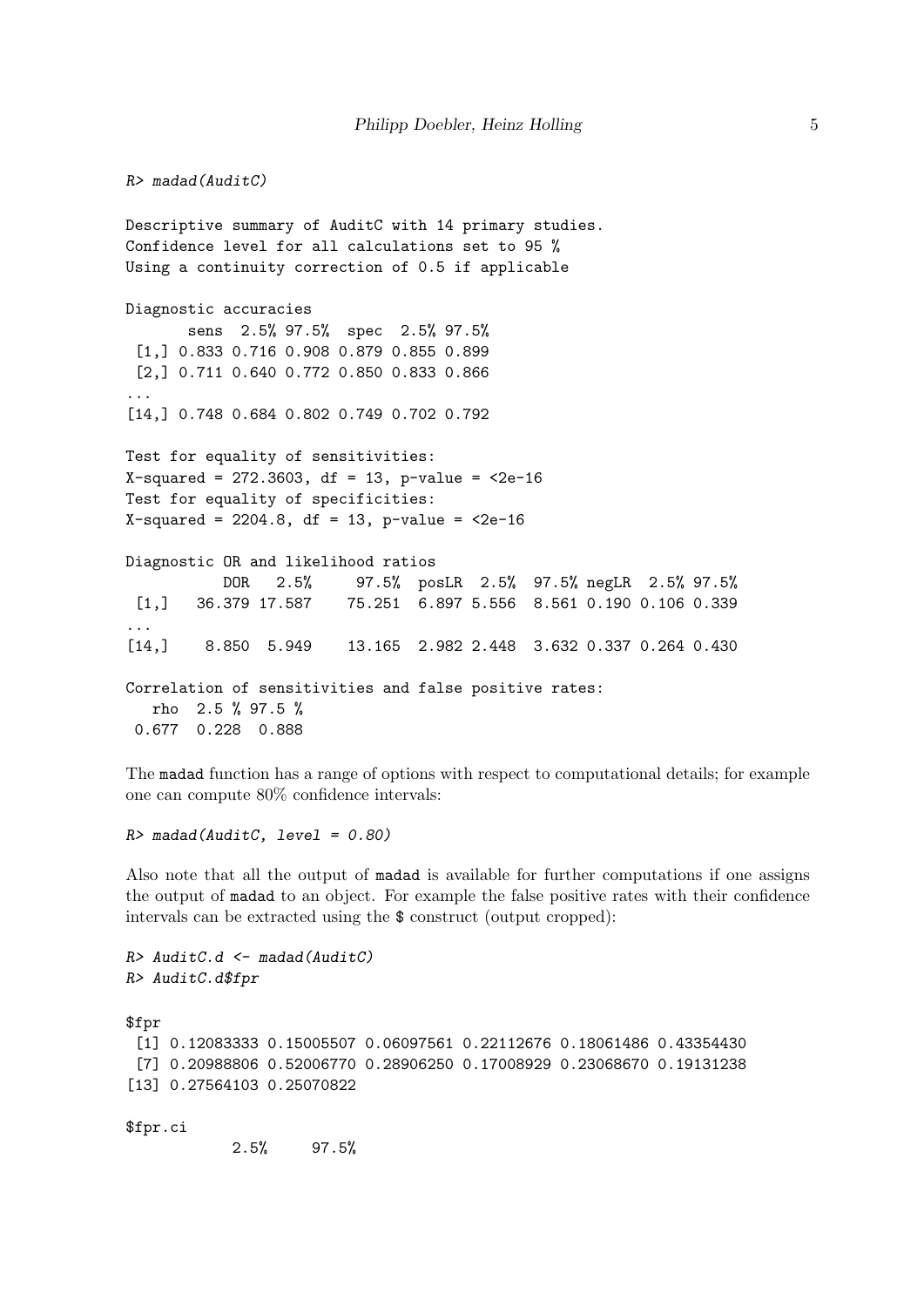

<span id="page-5-0"></span>Figure 1: Paired forest plot for AUDIT-C data.

[1,] 0.10050071 0.1446182 ... [14,] 0.20834216 0.2984416

#### 4.1. Descriptive graphics

For the AUDIT-C data, the  $\chi^2$  tests already suggested heterogeneity of sensitivities and specificities. The corresponding *forest plots* confirm this:

```
R> forest(madad(AuditC), type = "sens")
R> forest(madad(AuditC), type = "spec")
```
These plots are shown in Figure<sup>~1.</sup>

Apart from these univariate graphics mada provides a variety of plots to study the data on ROC space. Note that for exploratory purposes it is often useful to employ color and other features ofR's plotting system. Two high level plots are provided by mada: crosshair to produce crosshair plots [\(Phillips, Stewart, and Sutton](#page-19-12) [2010\)](#page-19-12), and ROCellipse. The following is an example of a call of crosshair that produces (arbitrarily) colored crosshairs and makes the crosshairs wider with increased sample size; also only a portion of ROC space is plotted.

```
R> rs <- rowSums(AuditC)
R> weights \leq -4 * rs / max(rs)
R> crosshair(AuditC, xlim = c(0,0.6), ylim = c(0.4,1),
\text{col} = 1:14, 1 \text{wd} = \text{weights})
```
Figure<sup> $\degree$ 2</sup> displays this plot and the next descriptive plot: ROCellipse plots confidence regions which describe the uncertainty of the pair of sensitivity and false positive rate. These regions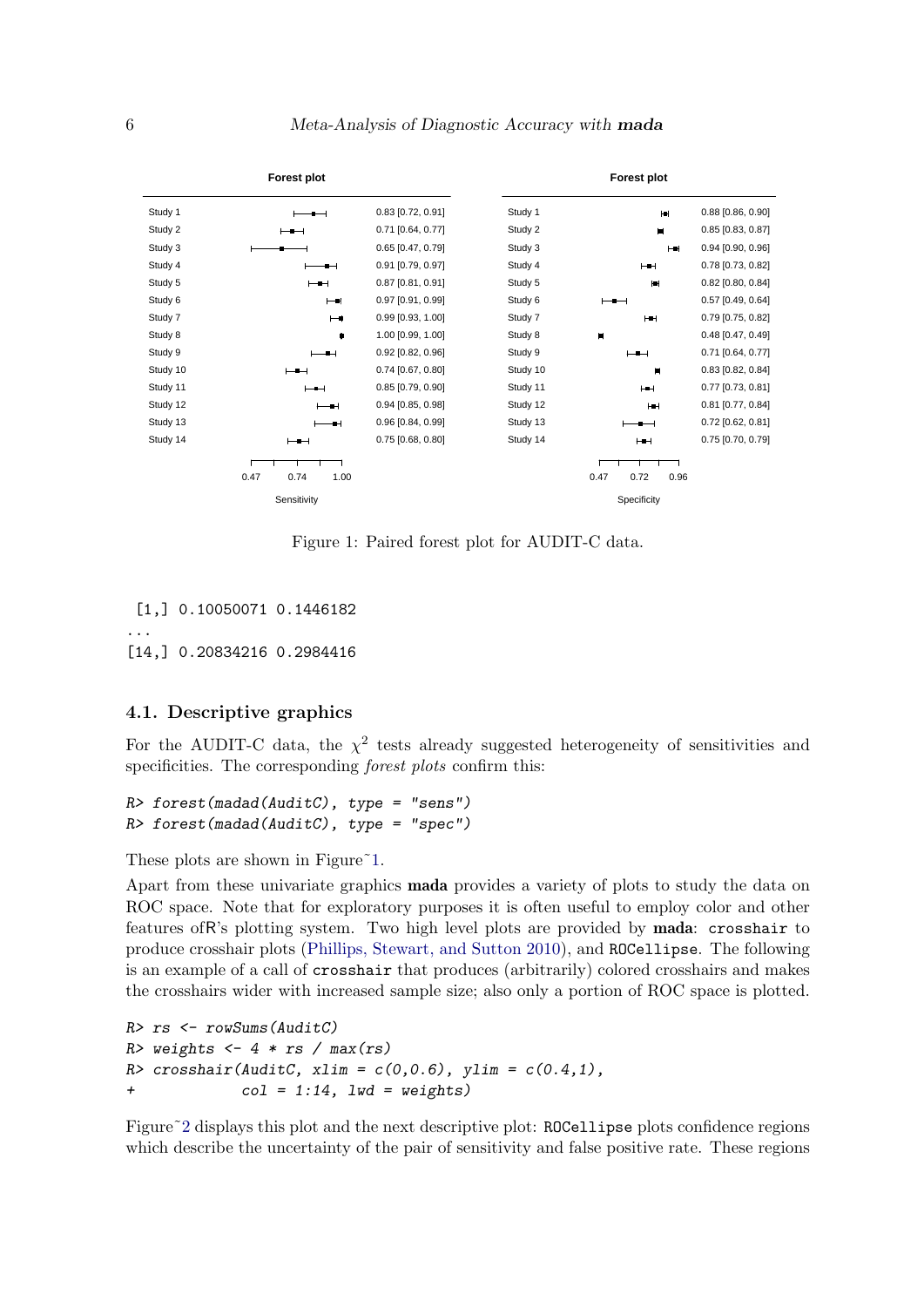

<span id="page-6-0"></span>Figure 2: A "weighted" crosshair plot with (arbitrary) coloring and a plot with confidence regions for primary study estimates.

are ellipses on logit ROC space, and by back-transforming them to regular ROC space the (sometimes oddly shaped) regions are produced. By default this function will also plot the point estimates. The following example is a bit contrived, but showcases the flexibility of ROCellipse: here the plotting of the point estimates is suppressed manipulating the pch argument, but then points are added in the next step.

R> ROCellipse(AuditC, pch = "") R> points(fpr(AuditC), sens(AuditC))

### 5. Univariate approaches

Before the advent of the bivariate approaches by [Rutter and Gatsonis](#page-19-1) [\(2001\)](#page-19-1) and [Reitsma](#page-19-0)  $et$ <sup> $\alpha$ </sup>l. [\(2005\)](#page-19-0), some univariate approaches to the meta-analysis of diagnostic accuracy were more popular. Bivariate approaches cannot be recommended if the sample size is too small. The bivariate model of [Reitsma](#page-19-0)  $et^2al.$  [\(2005\)](#page-19-0) for example has 5 parameters, which would clearly be too much for a handful of studies. Hence mada provides some univariate methods. Since pooling sensitivities or specificities can be misleading [\(Gatsonis and Paliwal](#page-18-6) [2006\)](#page-18-6), options for the univariate meta-analysis of these are not provided. mada does provide approaches for the DOR (Glas  $et$ <sup> $\alpha$ </sup>d. [2003\)](#page-18-4), the positive and negative likelihood ratios, and θ, the accuracy parameter of the proportional hazards model for diagnostic meta-analysis [\(Holling](#page-19-2)  $et$ <sup> $\alpha$ </sup>al. [2012b\)](#page-19-2). In this vignette we explain the details on the DOR methodology and the methods for  $\theta$ .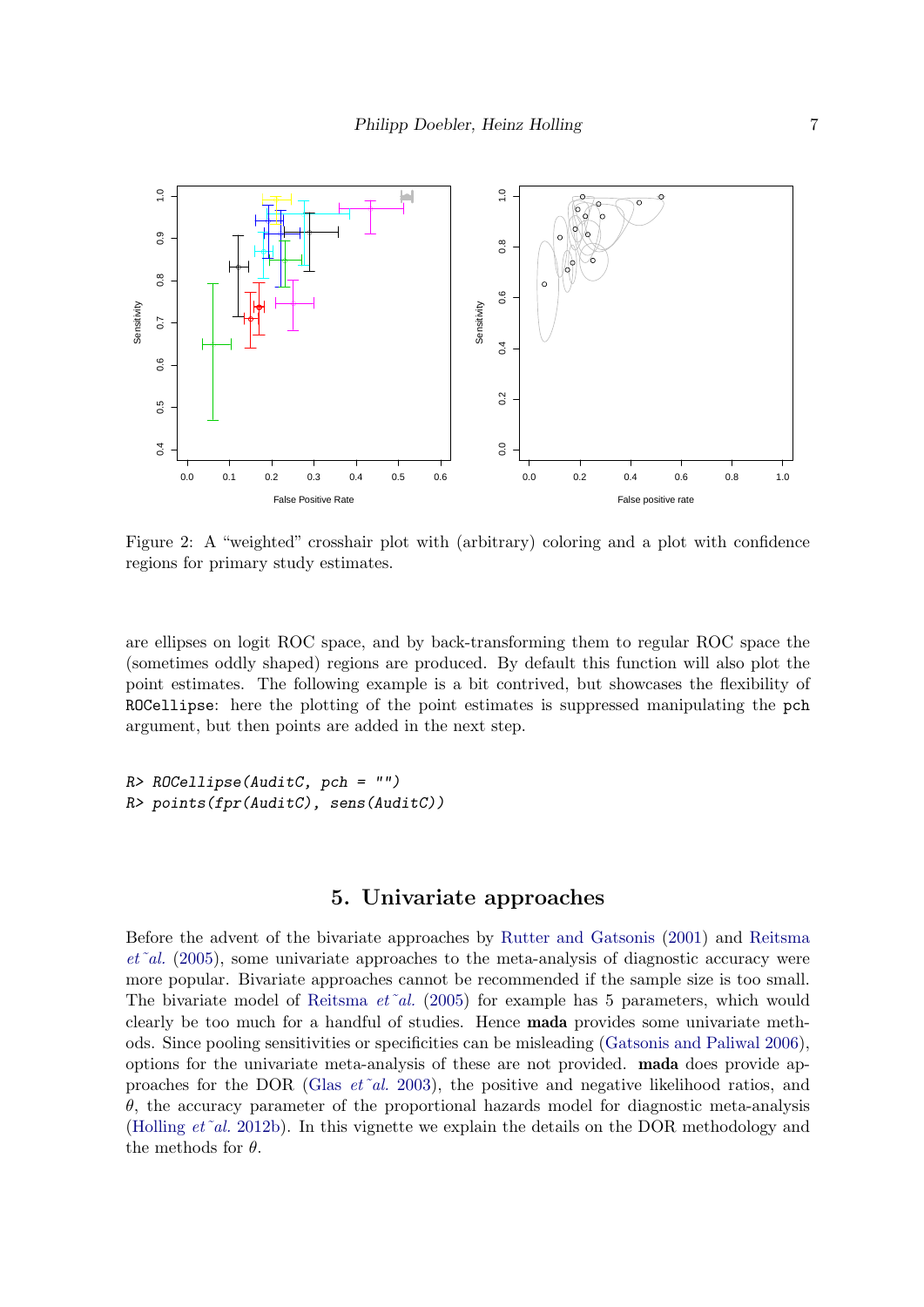#### 5.1. Diagnostic odds ratio

In analogy to the meta-analysis of the odds ratio (OR) methods for the meta-analysis of the DOR can be developed (Glas  $et^2al.$  [2003\)](#page-18-4). For the fixed effects case a Mantel-Haenszel (MH; see for example [Deeks](#page-18-5) [2001\)](#page-18-5) is provided by mada. The underlying fixed effects model has the form

$$
\text{DOR}_i = \mu + \epsilon_i,
$$

where  $\mu$  is true underlying DOR and the  $\epsilon_i$  are independent errors with mean 0 and study specific variance. The MH estimator is a weighted average of DORs observed in the primary studies and is robust to the presence of zero cells. It takes the form

$$
\hat{\mu} = \sum_{i} \frac{\omega_i^{MH} \text{DOR}_i}{\sum_i \omega_i^{MH}},
$$

where  $\omega_i^{MH} = \frac{z_i(m_i - y_i)}{m_i + n_i}$  $\frac{(m_i-y_i)}{m_i+n_i}$  are the Mantel-Haenszel weights.

One obtains an estimator for a random effects model following the approach of DerSimonian and Laird (DSL; [DerSimonian and Laird](#page-18-7) [1986\)](#page-18-7). Here the underlying model is in terms of the log DORs. One assumes

$$
\log\text{DOR}_i = \mu + \epsilon_i + \delta_i,
$$

where  $\mu$  is the mean of the log DORs,  $\epsilon_i$  and  $\delta_i$  are independent with mean 0; the variance  $\sigma_i^2$  of  $\epsilon_i$  is estimated as

$$
\hat{\sigma}_i^2 = \frac{1}{y_i} + \frac{1}{m_i - y_i} + \frac{1}{z_i} + \frac{1}{n_i - z_i},
$$

and the variance  $\tau^2$  of  $\delta_i$  is to be estimated. The DSL estimator then is a weighted estimator, too:

$$
\hat{\mu} = \sum_{i} \frac{\omega_i^{DSL} \text{DOR}_i}{\sum_{i} \omega_i^{DSL}},
$$

where

$$
\omega_i^{DSL} = \frac{1}{\hat{\sigma}_i^2 + \tau^2}.
$$

The variance  $\tau^2$  is estimated by the Cochran Q statistic trick.

The function madauni handles the meta-analysis of the DOR (and the negative and positive likelihood ratios). One can use madauni in the following fashion:

R> (fit.DOR.DSL <- madauni(AuditC))

```
Call:
madauni(x = Audi)DOR tau<sup>2</sup>
26.337 0.311
R / (fit. DOR. MH <- madauni(AuditC, method = "MH"))
```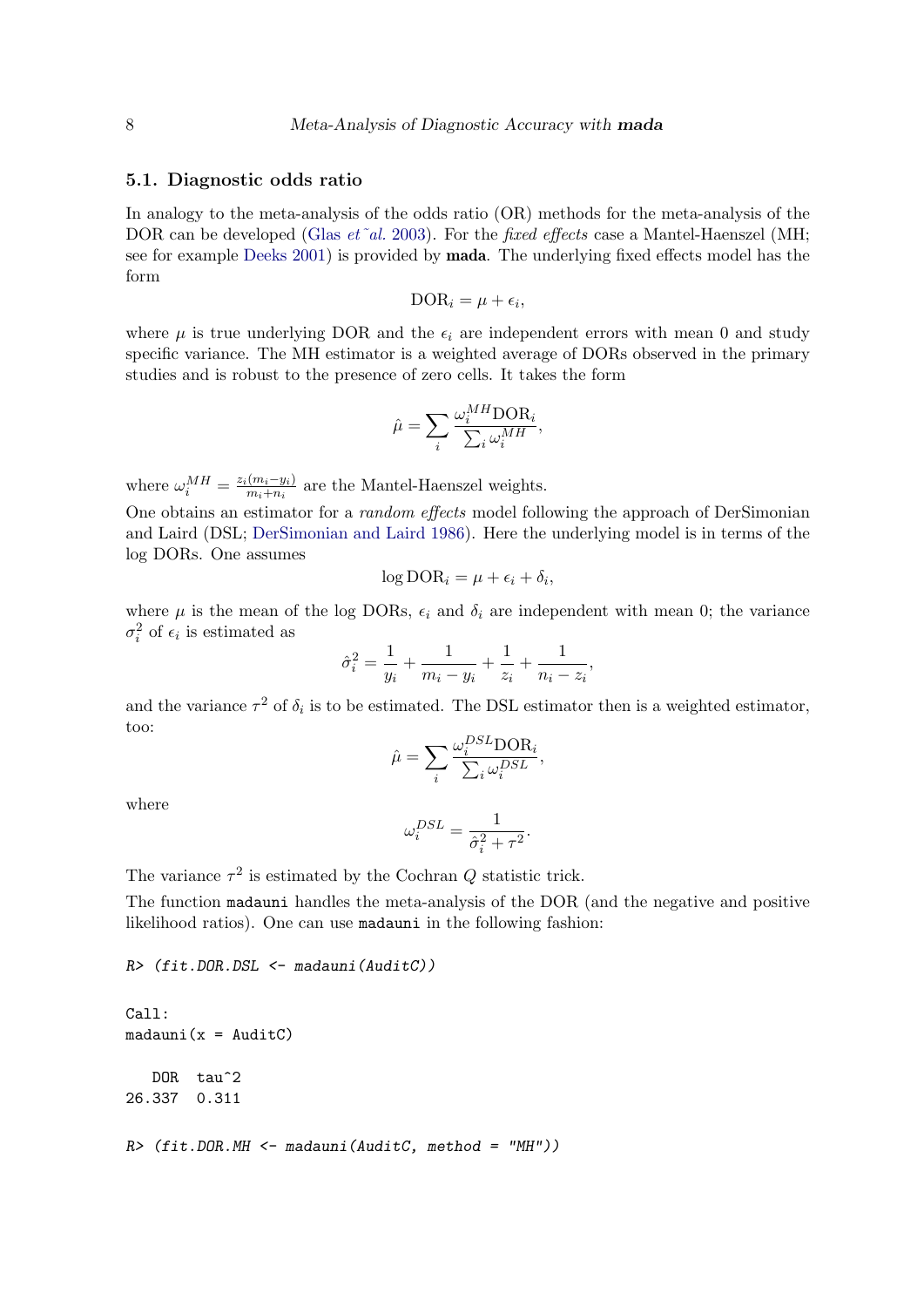```
Call:
madauni(x = AuditC, method = "MH")DOR
17.93335
```
Note that the brackets around fit.DOR.DSL  $\leq$  madauni(AuditC) are a compact way to print the fit. The print method for madauni objects is not very informative, only the point estimate is returned along with (in the random effects case) an estimate of the  $\tau^2$ , the variance of the random effects. Note that estimation in the random effects case is performed on log-DOR scale, so that  $\tau^2$  of the above DSL fit is substantial. To obtain more information the summary method can be used:

```
R> summary(fit.DOR.DSL)
Call:
madauni(x = AuditC)Estimates:
     DSL estimate 2.5 % 97.5 %
DOR 26.337 17.971 38.596
lnDOR 3.271 2.889 3.653
tau^2 0.311 0.000 3.787
tau 0.557 0.000 1.946
Cochran's Q: 19.683 (13 df, p = 0.103)
Higgins' I^2: 33.955%
```
In addition to the confidence intervals, Cochran's Q statistic [\(Cochran](#page-18-8) [1954\)](#page-18-8) can be seen and Higgins  $I^2$  [\(Higgins, Thompson, Deeks, and Altman](#page-18-9) [2003\)](#page-18-9). Producing a forest plot of the (log-)DOR values together with the summary estimate is straightforward using the forest method for the madauni class:

R> forest(fit.DOR.DSL)

The resulting plot is shown in Figure<sup>3</sup>.

#### 5.2. Proportional hazards model approach

The proportional hazards model approach (PHM; see [Holling](#page-19-2)  $et^2al.$  [2012b\)](#page-19-2) builds on the assumption of a simple form of the ROC curves. The so called Lehmann model [\(Le](#page-19-13) [2006\)](#page-19-13) is assumed. Let  $p_i$  and  $u_i$  denote the *i*th study's sensitivity and false positive rate respectively. The relationship of  $p_i$  and  $u_i$  is then assumed to be

$$
p_i = u_i^{\theta_i},
$$

where  $\theta_i > 0$  is a diagnostic accuracy parameter. The smaller  $\theta$ , the larger the area under the ROC curve and thus the more accurate the diagnostic test. For the meta-analysis of  $\theta$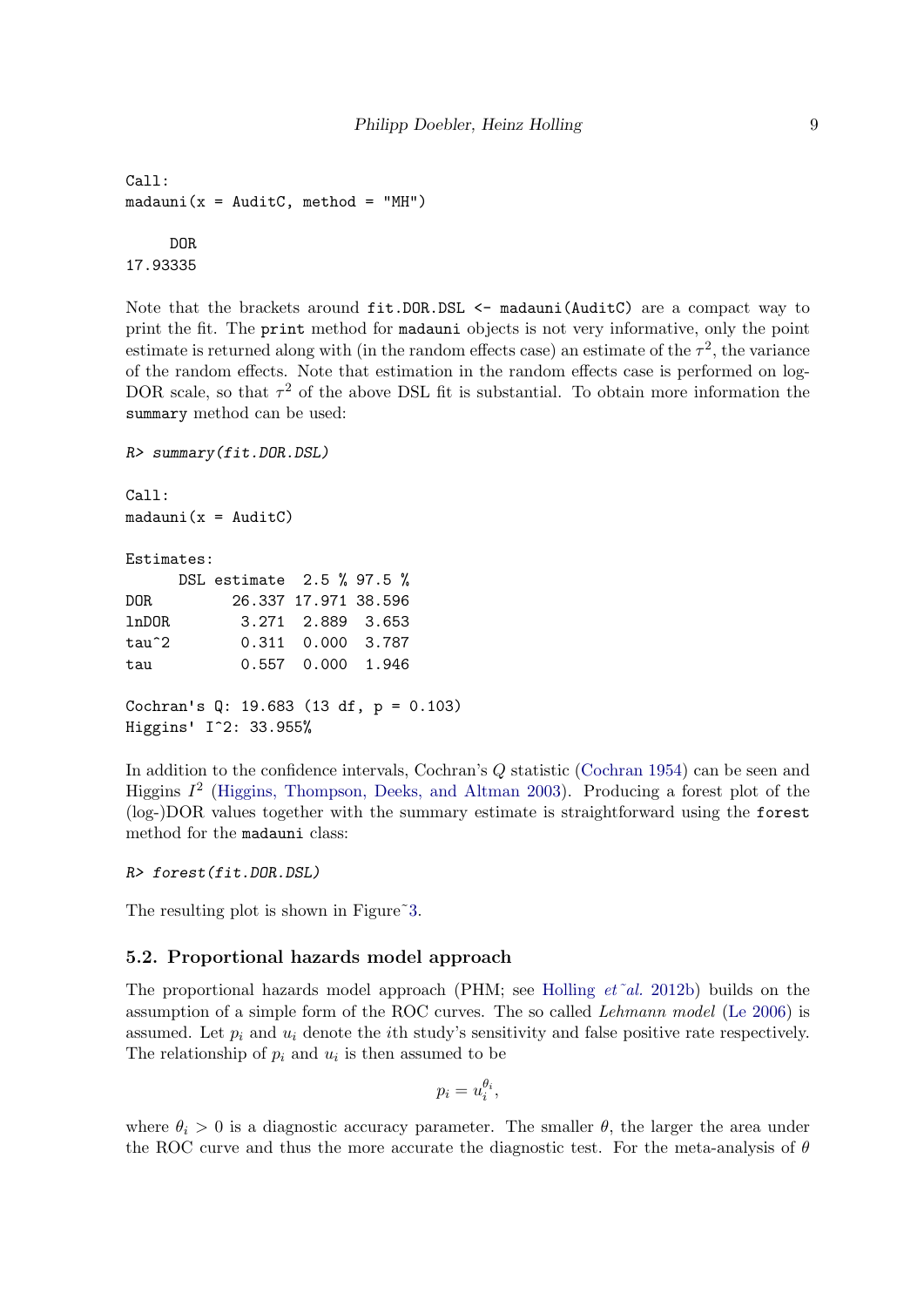

<span id="page-9-0"></span>Figure 3: Forest plot for a univariate random effects meta-analysis of the AUDIT-C data using the diagnostic odds ratio.

the APMLE estimator is implemented in mada for the case of homogeneity (i.e., fixed effects) and heterogeneity (i.e., random effects). Again the standard output of the phm function is rather sparse:

```
R> (fit.phm.homo <- phm(AuditC, hetero = FALSE))
Call:
phm.default(data = AuditC, hetero = FALSE)
Coefficients:
      theta
0.004586893
R> (fit.phm.het <- phm(AuditC))
Call:
phm.default(data = AuditC)
Coefficients:
      theta taus_sq
0.084631351 0.003706143
The summary method is more informative:
```

```
R> summary(fit.phm.homo)
```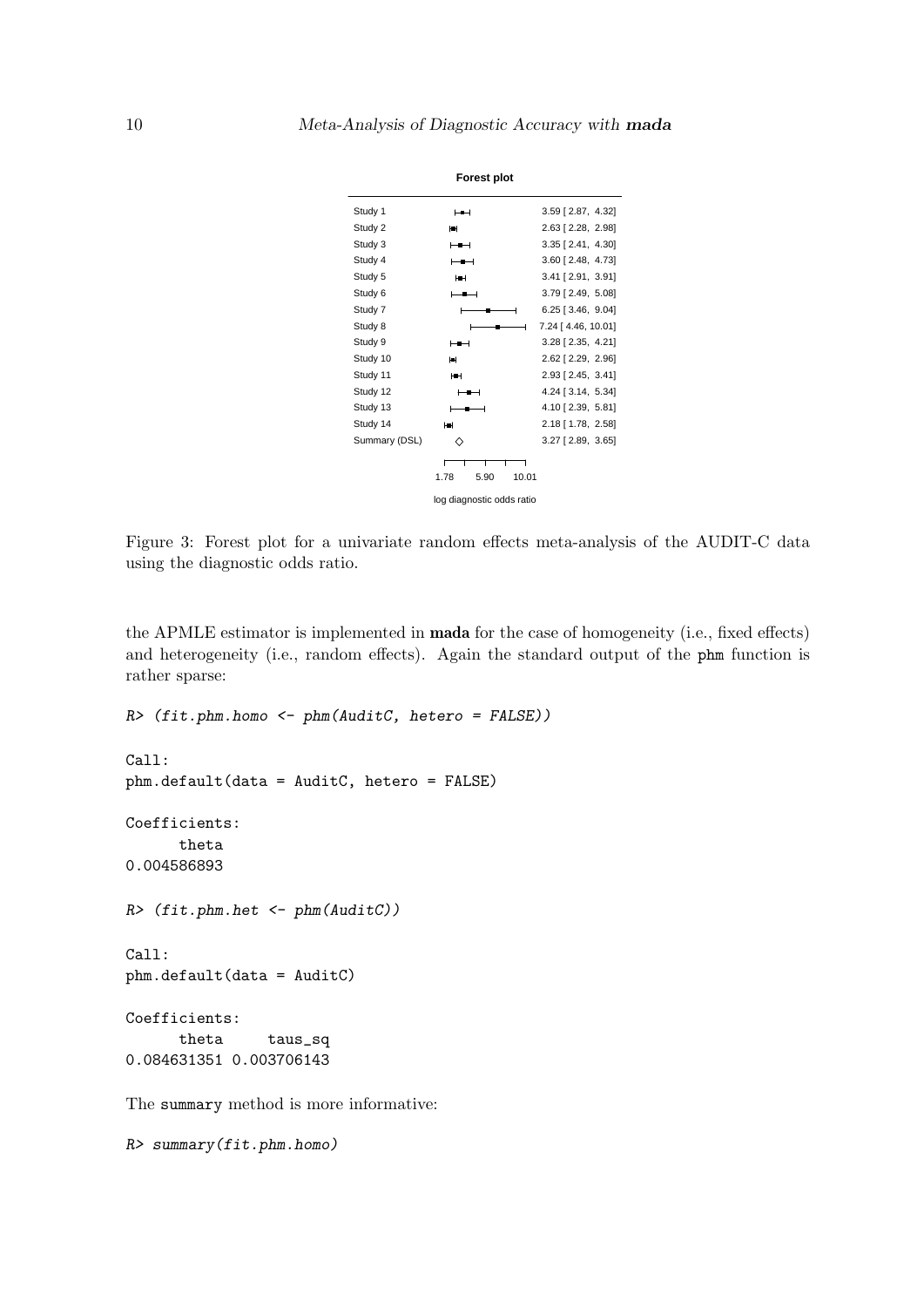```
Call:
phm.default(data = AuditC, hetero = FALSE)
         Estimate 2.5 % 97.5 %
theta 0.004586893 0.003508507 0.00566528
Log-likelihood: -61.499 on 1 degrees of freedom
AIC: 125
BIC: 125.6
       Chi-square goodness of fit test (Adjusted Profile Maximum
       Likelihood under homogeneity)
data: x
Chi-square = 222.4711, df = 1, p-value < 2.2e-16AUC 2.5 % 97.5 % pAUC 2.5 % 97.5 %
 0.995 0.997 0.994 0.994 0.995 0.992
The \chi^2 test goodness of fit test rejects the assumption of homogeneity, but the fit of the model
for heterogeneity is better:
R> summary(fit.phm.het)
Call:
phm.default(data = AuditC)
          Estimate 2.5 % 97.5 %
theta 0.084631351 0.047449859 0.121812844
taus_sq 0.003706143 -0.001277798 0.008690085
Log-likelihood: 31.121 on 2 degrees of freedom
AIC: -58.2
BIC: -57
       Chi-square goodness of fit test (Adjusted Profile Maximum
       Likelihood under heterogeneity)
data: x
Chi-square = 13.7264, df = 2, p-value = 0.3185AUC 2.5 % 97.5 % pAUC 2.5 % 97.5 %
 0.922 0.955 0.891 0.891 0.937 0.848
```
The estimation of  $\theta$  results in an SROC curve; plotting this curve together with confidence bands obtained from the confidence interval of  $\theta$  in the summary is done with the plot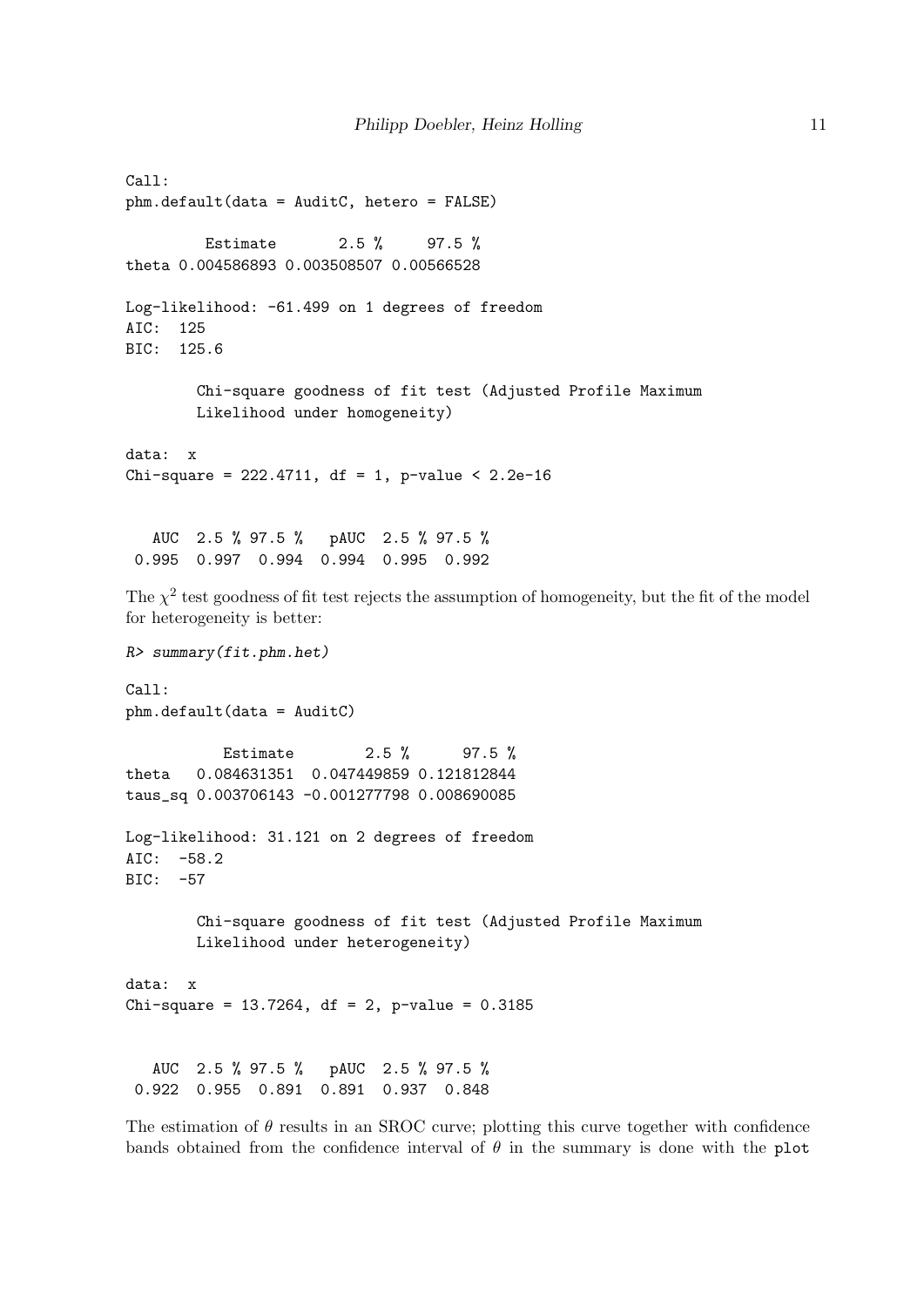

<span id="page-11-0"></span>Figure 4: Summary plot for the analysis of the AUDIT-C data with the PHM model.

method. We also add the original data on ROC space with confidence regions and only plot a portion of ROC space.

 $R$ > plot(fit.phm.het, xlim =  $c(0,0.6)$ , ylim =  $c(0.4,1)$ ) R> ROCellipse(AuditC, add = TRUE)

The resulting plot is shown in Figure<sup> $4$ </sup>.

Note that the SROC curve is not extrapolated beyond the range of the original data. The area under the SROC curve, the AUC, is also part of the summary above. For the PHM it is calculated by

$$
AUC = \frac{1}{\theta + 1},
$$

and by the same relation a confidence interval for the AUC can be computed from the confidence interval for  $\theta$ . The **mada** package also offers the AUC function to calculate the AUC of other SROC curves which uses the trapezoidal rule.

### 6. A bivariate approach

Typically the sensitivity and specificity of a diagnostic test depend on each other through a cut-off value: as the cut-off is varied to, say, increase the sensitivity, the specificity often decreases. So in a meta-analytic setting one will often observe (negatively) correlated sensitivities and specificities. This observation can (equivalently) also be stated as a (positive) correlation of sensitivities and false positive rates. Since these two quantities are interrelated, bivariate approaches to the meta-analysis of diagnostic accuracy have been quite success-ful [\(Rutter and Gatsonis](#page-19-1) [2001;](#page-19-1) Van~Houwelingen, Arends, and Stijnen [2002;](#page-20-1) [Reitsma](#page-19-0) et~al.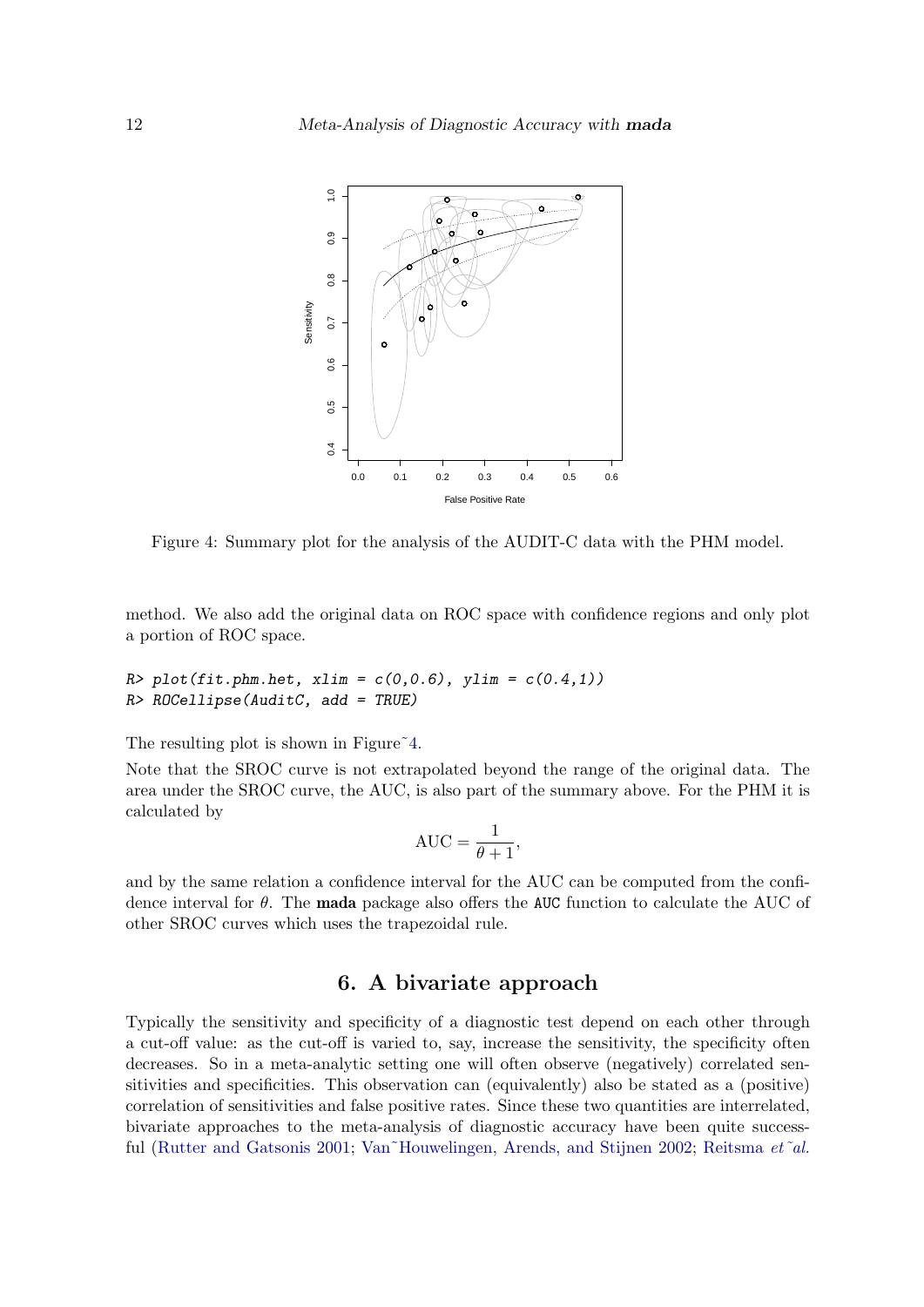[2005;](#page-19-0) [Harbord, Deeks, Egger, Whiting, and Sterne](#page-18-10) [2007;](#page-18-10) [Arends, Hamza, Van˜Houwelingen,](#page-18-11) [Heijenbrok-Kal, Hunink, and Stijnen](#page-18-11) [2008\)](#page-18-11).

One typically assumes a binomial model conditional on a primary studies true sensitivity and false positive rates, and a bivariate normal model for the logit-transformed pairs of sensitivities and false positive rates. There are two ways to cast the final model: as a non-linear mixed model or as linear mixed model (see for example [Arends](#page-18-11)  $et^*al.$  [2008\)](#page-18-11). The latter approach is implemented in **mada**'s reitsma function, so we give some more details. We note that more generally the following can be seen as a multivariate meta-regression and so the the package mvmeta [\(Gasparrini, Armstrong, and Kenward](#page-18-12) [2012\)](#page-18-12) serves as a basis for our implementation.

Let  $p_i$  and  $u_i$  denote the *i*th study's true sensitivity and false positive rate respectively, and let  $\hat{p}_i$  and  $\hat{u}_i$  denote their estimates from the observed frequencies. Then, since a binomial model is assumed conditional on the true  $p_i$ , the variance of logit $(\hat{p}_i)$  can be approximated<sup>[2](#page-12-0)</sup> by

$$
\frac{\hat{p}_i(1-\hat{p}_i)}{m_i},
$$

and the variance of  $logit(\hat{u}_i)$  is then

$$
\frac{\hat{u}_i(1-\hat{u}_i)}{n_i}.
$$

So on the within study level one assumes, conditional on  $p_i$  and  $u_i$ , that the observed variation is described by these variances and a normal model; let  $D_i$  denote a diagonal  $2\times 2$  matrix with the two variances on the diagonal. On the study level, one assumes that a global mean

$$
\mu = (\mu_1, \mu_2)^{\mathsf{T}}
$$

and covariance matrix

$$
\Sigma = \left( \begin{array}{cc} \sigma_1^2 & \sigma \\ \sigma & \sigma_2^2 \end{array} \right)
$$

describe the heterogeneity of the pairs  $(logit(p_i), logit(u_i))$ . So the model for the *i*th study is then

$$
(\mathrm{logit}(\hat{p}_i), \mathrm{logit}(\hat{u}_i))^{\mathsf{T}} \sim \mathrm{N}(\mu, \Sigma + D_i).
$$

Fitting this model in mada is similar to the other model fitting functions:

```
R> (fit.reitsma <- reitsma(AuditC))
Call: reitsma.default(data = AuditC)
Fixed-effects coefficients:
             tsens tfpr
(Intercept) 2.0997 -1.2637
14 studies, 2 fixed and 3 random-effects parameters
 logLik AIC BIC
 31.5640 -53.1279 -46.4669
```
<span id="page-12-0"></span><sup>2</sup>This uses the delta method.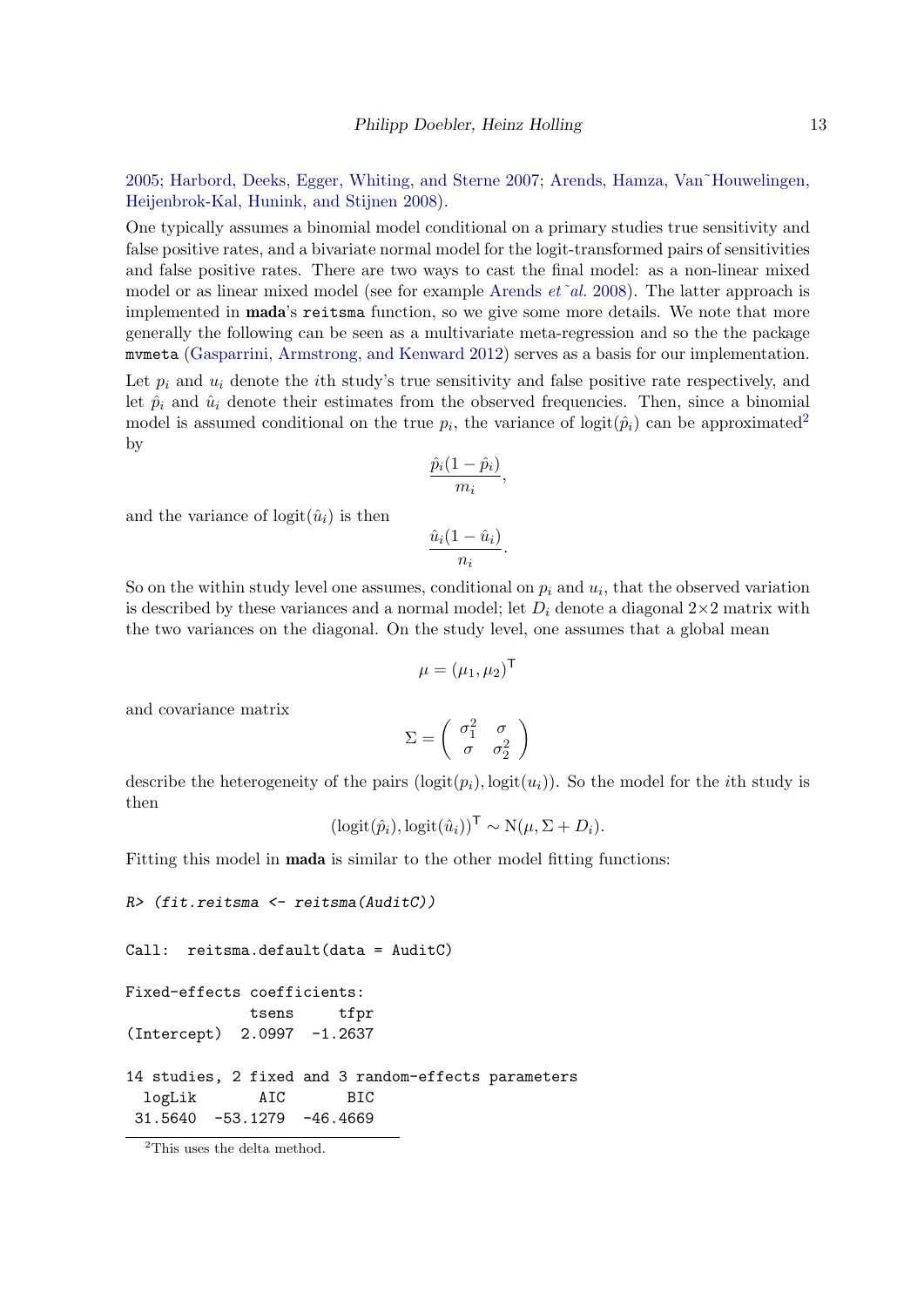The print method for reitsma objects has a scarce output. More information is offered by the summary method:

R> summary(fit.reitsma)

Call: reitsma.default(data = AuditC)

Bivariate diagnostic random-effects meta-analysis Estimation method: REML

```
Fixed-effects coefficients
```

|                                                                      |          |          | Estimate Std. Error $z Pr(> z ) 95\%$ ci.lb |          |
|----------------------------------------------------------------------|----------|----------|---------------------------------------------|----------|
| tsens.(Intercept) 2.100 0.338 6.215 0.000                            |          |          |                                             | 1.438    |
| tfpr.(Intercept) $-1.264$ 0.174 -7.249 0.000 -1.605                  |          |          |                                             |          |
| sensitivity                                                          | 0.891    |          |                                             | $-0.808$ |
| false pos. rate 0.220                                                |          |          |                                             | 0.167    |
|                                                                      | 95%ci.ub |          |                                             |          |
| tsens. (Intercept) 2.762 ***                                         |          |          |                                             |          |
| $tfpr.(Intercept)$ -0.922 ***                                        |          |          |                                             |          |
| sensitivity                                                          | 0.941    |          |                                             |          |
| false pos. rate 0.285                                                |          |          |                                             |          |
|                                                                      |          |          |                                             |          |
| Signif. codes: 0 '***' 0.001 '**' 0.01 '*' 0.05 '.' 0.1 ' ' 1        |          |          |                                             |          |
|                                                                      |          |          |                                             |          |
| Variance components: between-studies Std. Dev and correlation matrix |          |          |                                             |          |
| Std. Dev tsens tfpr                                                  |          |          |                                             |          |
| 1.175 1.000<br>tsens                                                 |          |          |                                             |          |
|                                                                      |          |          |                                             |          |
|                                                                      |          |          |                                             |          |
| logLik AIC BIC                                                       |          |          |                                             |          |
| $31.564 - 53.128 - 46.467$                                           |          |          |                                             |          |
|                                                                      |          |          |                                             |          |
| AUC: 0.887                                                           |          |          |                                             |          |
| Partial AUC (restricted to observed FPRs and normalized): 0.861      |          |          |                                             |          |
|                                                                      |          |          |                                             |          |
| HSROC parameters                                                     |          |          |                                             |          |
| Theta Lambda                                                         |          |          | beta sigma2theta sigma2alpha                |          |
| $-0.083$                                                             | 3.262    | $-0.610$ | 0.695                                       | 0.218    |

Note the sensitivity and false positive rate returned in this summary are just the backtransformed  $\mu_1$  and  $\mu_2$ . One can then proceed to plot the SROC curve of this model. By default the point estimate of the pair of sensitivity and false positive rate is also plotted together with a confidence region. In the following example the SROC curve is plotted a bit thicker using the sroclwd argument, a caption is added to the plot and also the data and a legend. By default the SROC curve is not extrapolated beyond the range of the original data:

R> plot(fit.reitsma, sroclwd = 2, + main = "SROC curve (bivariate model) for AUDIT-C data")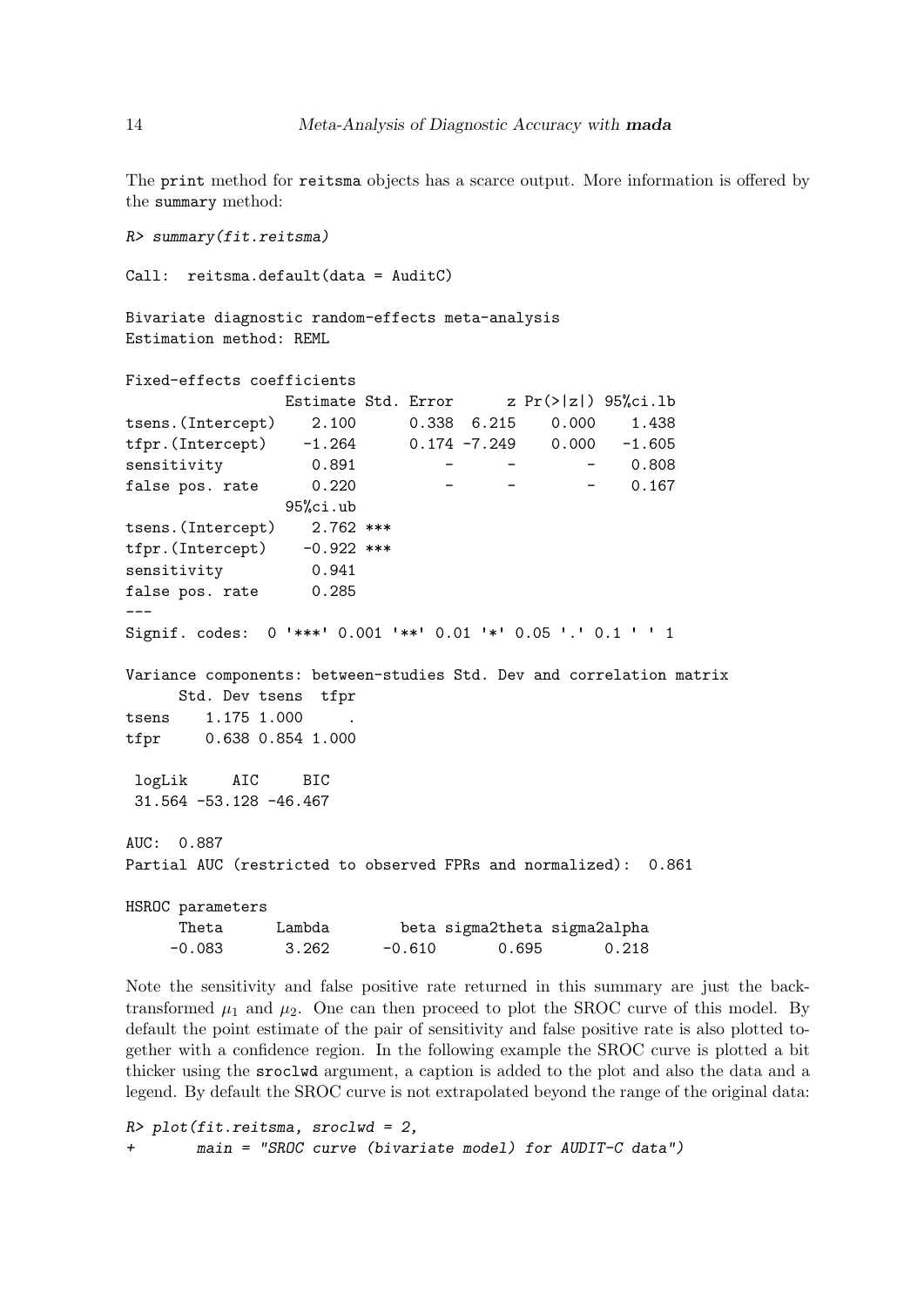

<span id="page-14-0"></span>Figure 5: SROC curve for the [Reitsma](#page-19-0) et~al. [\(2005\)](#page-19-0) model.

```
R> points(fpr(AuditC), sens(AuditC), pch = 2)
R> legend("bottomright", c("data", "summary estimate"), pch = c(2,1))R> legend("bottomleft", c("SROC", "conf. region"), 1wd = c(2,1))
```
The output is shown in Figure<sup>55</sup>.

### 6.1. Comparing SROC curves

We show how to compare SROC curves. [Patrick, Cheadle, Thompson, Diehr, Koepsell, and](#page-19-14) [Kinne](#page-19-14) [\(1994\)](#page-19-14) conducted a meta-analysis to (among other things) investigate the efficacy of self administered and interviewer administered questionnaires to detect nicotine use. The data sets SAQ and IAQ are the respective subsets of this data. First one fits bivariate models to the data sets:

```
R> data("IAQ")
R> data("SAQ")
R> fit.IAQ <- reitsma(IAQ)
R> fit.SAQ <- reitsma(SAQ)
```
Then one plots the SROC curves of these fits, beginning with the fit of the IAQ and adding the SAQ curve. Note that the lty arguments is used so that the curves can be distinguished.

```
R > plot(fit. IAQ, xlim = c(0,.5), ylim = c(.5,1),
+ main = "Comparison of IAQ and SAQ")
R > 1ines(sroc(fit.SAQ), lty = 2)
R > ROCellipse(fit. SAQ, lty = 2, pch = 2, add = TRUE)
R> points(fpr(IAQ), sens(IAQ), cex = .5)
```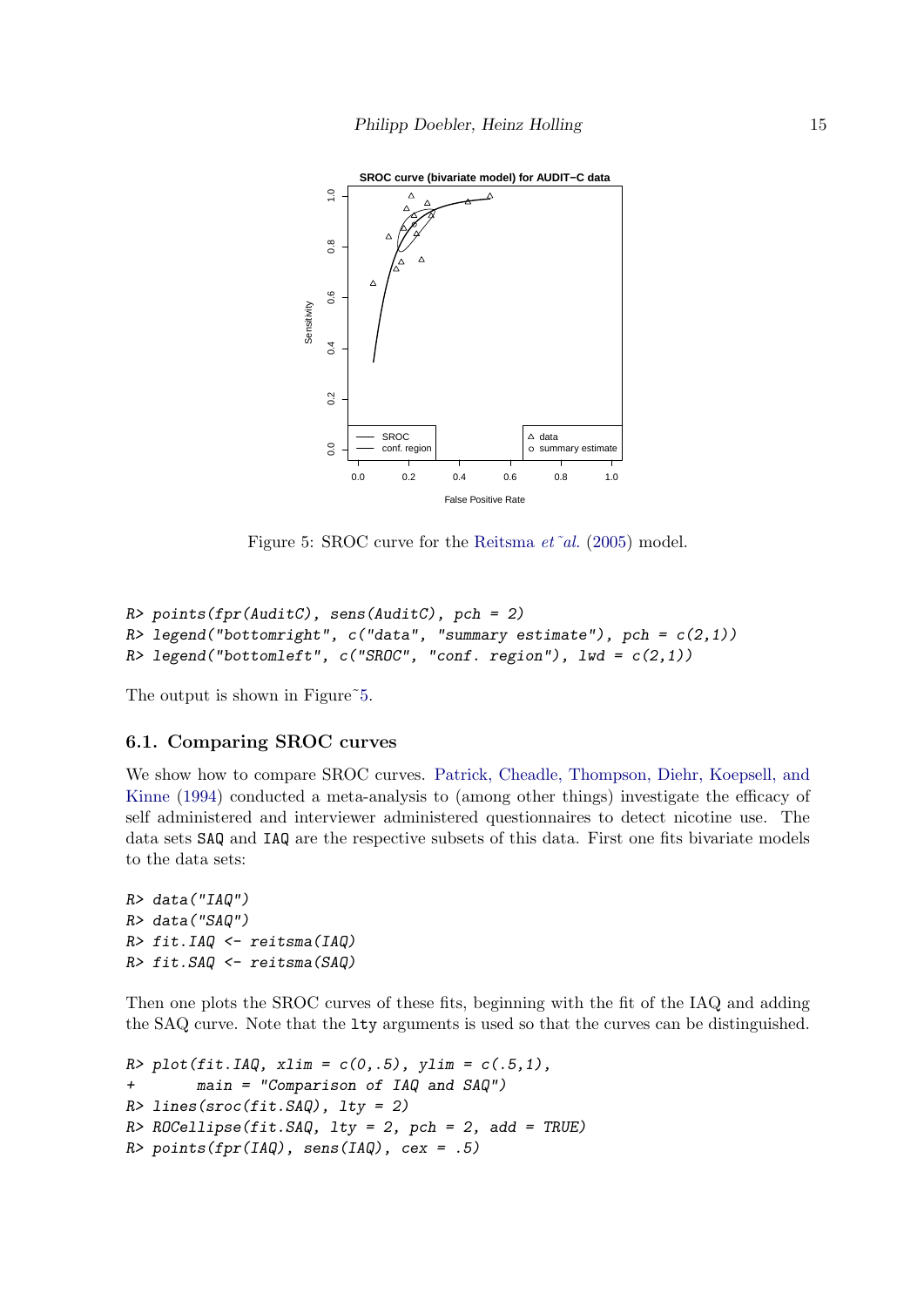

<span id="page-15-0"></span>Figure 6: Comparison of interviewer and self-adminstered smoking questionaires with SROC curves.

```
R> points(fpr(SAQ), sens(SAQ), pch = 2, cex = 0.5)
R> legend("bottomright", c("IAQ", "SAQ"), pch = 1:2, lty = 1:2)
```
Figure<sup> $\sim$ 6</sup> contains the resulting plot. The summary estimates are well separated, though the confidence regions slightly overlap. It would nevertheless be safe to conclude that IAQ is a more reliable way to measure smoking than SAQ.

#### 6.2. Bivariate meta-regression

We demonstrate diagnostic meta-regression also using the data of [Patrick](#page-19-14)  $et^*al.$  [\(1994\)](#page-19-14). We use the complete data set, which is loaded by

R> data("smoking")

The data.frame contains the same variables as the SAQ and IAQ subsets, but the type is coded by the fifth variable type:

```
R> summary(smoking$type)
```
IAQ SAQ 20 31

We use the factor type as a covariate in diagnostic meta-regression:

R> fit.smoking.type <- reitsma(smoking, + formula = cbind(tsens, tfpr) ~ type)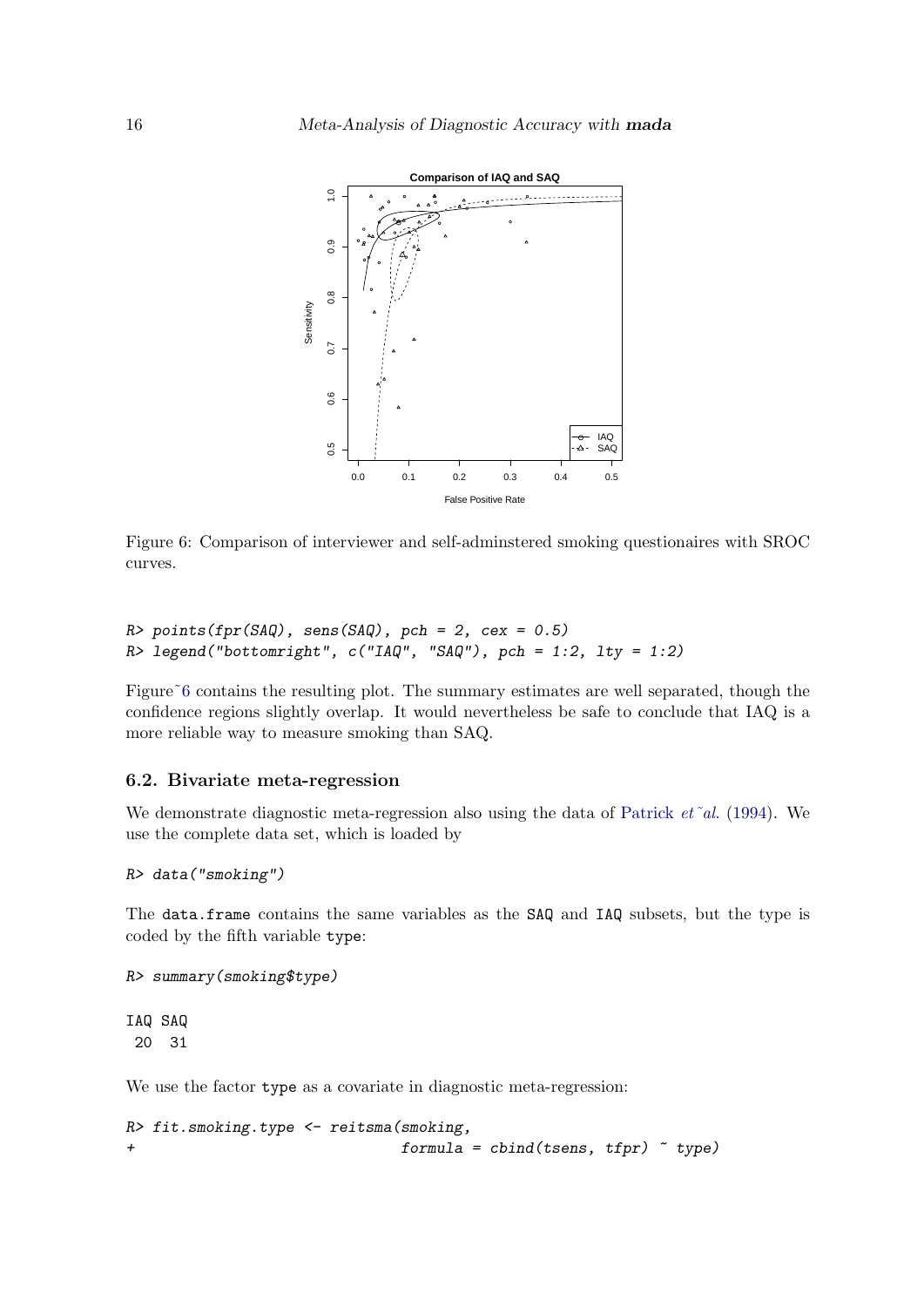Note that the left hand side of the formula object always has to be of the form cbind(tsens, tfpr), where tsens and tfpr are for *transformed* sensitivity and false positive rate respectively. We generate detailed output by:

```
R> summary(fit.smoking.type)
```

```
Call: reitsma.default(data = smoking, formula = cbind(tsens, tfpr) \tilde{ }type)
```
Bivariate diagnostic random-effects meta-analysis Estimation method: REML

```
Fixed-effects coefficients
               Estimate Std. Error z Pr(>|z|) 95%ci.lb
tsens.(Intercept) 3.007 0.307 9.809 0.000 2.406
tsens.typeSAQ -0.999 0.395 -2.531 0.011 -1.772
tfpr.(Intercept) -2.407 0.243 -9.912 0.000 -2.883
tfpr.typeSAQ 0.019 0.307 0.061 0.952 -0.583
               95%ci.ub
tsens.(Intercept) 3.608 ***
tsens.typeSAQ -0.225 *
tfpr.(Intercept) -1.931 ***
tfpr.typeSAQ 0.621
---Signif. codes: 0 '***' 0.001 '**' 0.01 '*' 0.05 '.' 0.1 ' ' 1
Variance components: between-studies Std. Dev and correlation matrix
     Std. Dev tsens tfpr
tsens 1.286 1.000
tfpr 1.003 0.510 1.000
 logLik AIC BIC
 126.622 -239.244 -220.869
```
This output can be interpreted as follows: The  $z^{\sim}$  value for the regression coefficient for the sensitivities is significant, indicating that the interviewer administered questionnaires offer a better sensitivity. Interestingly the point estimate for the false-positive rates does not indicate any effect.

Note that once meta-regression is used, one cannot reasonably plot SROC curves, since fixed values for the covariates would have to be supplied to do so. Also (global) AUC values do not make sense.

We can also compare the fit of two bivariate meta-regressions with a likelihood-ratio test. For this, we have to refit the models with the maximum likelihood method, as the likelihood-ratio test relies on asymptotic theory that is only valid if this estimation method is employed.

```
R> fit.smoking.ml.type <- reitsma(smoking,
+ formula = cbind(tsens, tfpr) ~ type,
```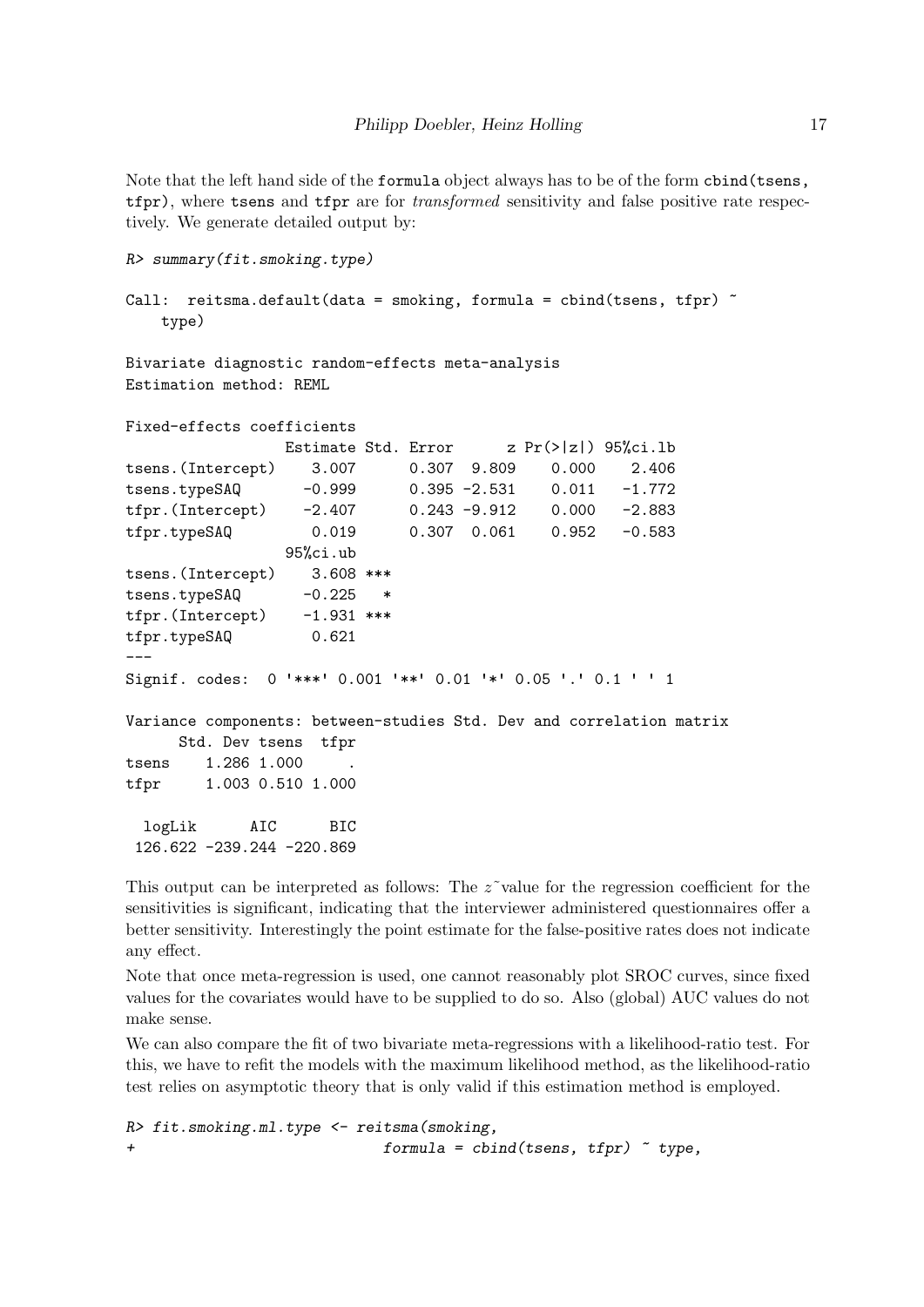```
method = "m1")R> fit.smoking.ml.intercept <- reitsma(smoking,
+ formula = cbind(tsens, tfpr) ~ 1,
                                    method = "m1")R> anova(fit.smoking.ml.type, fit.smoking.ml.intercept)
Likelihood-ratio test
Model 1: cbind(tsens, tfpr) \tilde{ } type
Model 2: cbind(tsens, tfpr) \degree 1
ChiSquared Df Pr(>ChiSquared)
     7.858 2 0.0197 *
---
Signif. codes: 0 '***' 0.001 '**' 0.01 '*' 0.05 '.' 0.1 ' ' 1
```
The meta-regression confirms that type explains some of the heterogeneity between the primary studies.

### 6.3. Transformations beyond the logit

All bivariate approaches explained so far use the conventional logit transformation. The reitsma function offers the parametric  $t_{\alpha}$  family [\(Doebler](#page-18-0) *et*~al. [2012\)](#page-18-0) of transformations as alternatives. The family is defined by

$$
t_{\alpha}(x) := \alpha \log(x) - (2 - \alpha) \log(1 - x), \quad x \in (0, 1), \alpha \in [0, 2].
$$

For  $\alpha = 1$ , the logit is obtained. In many cases the fit of a bivariate meta-regression can be improved upon by choosing adequate values for  $\alpha$ . The rational behind this is, that especially sensitivities tend to cluster around values like .95 and the symmetric logit transformation does not necessarily lead to normally distributed transformed proportions. As an example we study the smoking data again using maximum-likelihood estimation:

```
R> fit.smoking1 <- reitsma(smoking, method = "ml")
R> fit.smoking2 <- reitsma(smoking,
+ alphasens = 0, alphafpr = 2,
+ method = 'm1")
R> AIC(fit.smoking1)
[1] -239.9005R> AIC(fit.smoking2)
[1] -244.0683
```
The lower AIC value indicates, that the fit of the second model is better. Likelihood-ratio tests for this type of transformation are discussed by [Doebler](#page-18-0)  $et^*al.$  [\(2012\)](#page-18-0).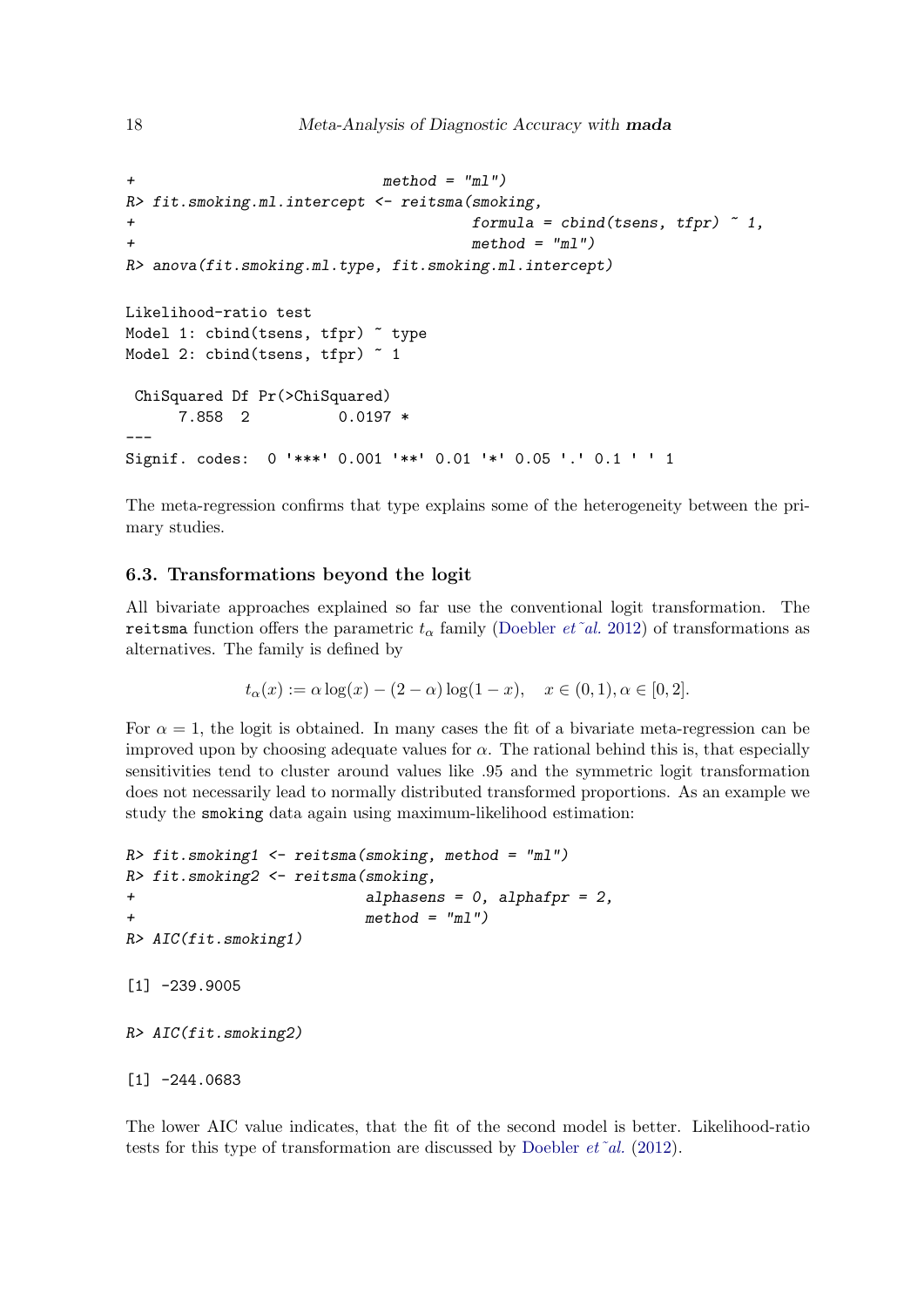### 7. Further development

In the future **mada** will support the mixture approach of Holling, Böhning, and Böhning [\(2012a\)](#page-19-15) and Bayesian approaches.

### Acknowledgements

This work was funded by the DFG project HO 1286/7-2.

### References

- <span id="page-18-11"></span>Arends L, Hamza T, Van˜Houwelingen J, Heijenbrok-Kal M, Hunink M, Stijnen T (2008). "Bivariate Random Effects Meta-Analysis of ROC Curves." Medical Decision Making, 28, 621–638.
- <span id="page-18-1"></span>Biostat, Inc (2006). "Comprehensive Meta-Analysis (CMA), Version 2." Computer program.
- <span id="page-18-3"></span>Borenstein M, Hedges L, Higgins J, Rothstein H (2009). Introduction to Meta-Analysis. John Wiley & Sons.
- <span id="page-18-8"></span>Cochran W (1954). "The Combination of Estimates from Different Experiments." Biometrics, 10, 101–129.
- <span id="page-18-5"></span>Deeks J (2001). "Systematic Reviews of Evaluations of Diagnostic and Screening Tests." British Medical Journal, 323, 157–162.
- <span id="page-18-7"></span>DerSimonian R, Laird N (1986). "Meta-Analysis in Clinical Trials." Controlled Clinical Trials, 7, 177–188.
- <span id="page-18-0"></span>Doebler P, Holling H, Böhning D (2012). "A Mixed Model Approach to Meta-Analysis of Diagnostic Studies With Binary Test Outcome." Psychological Methods.
- <span id="page-18-12"></span>Gasparrini A, Armstrong B, Kenward MG (2012). "Multivariate Meta-Analysis for Non-Linear and other Multi-Parameter Associations." Statistics in Medicine, Epub ahead of print(doi: 10.1002/sim.5471).
- <span id="page-18-6"></span>Gatsonis C, Paliwal P (2006). "Meta-Analysis of Diagnostic and Screening Test Accuracy Evaluations: Methodologic Primer." American Journal of Roentgenology, 187, 271–281.
- <span id="page-18-4"></span>Glas A, Lijmer J, Prins M, Bonsel G, Bossuyt P (2003). "The Diagnostic Odds Ratio: A Single Indicator of Test Performance." Journal of Clinical Epidemiology, 56, 1129–1135.
- <span id="page-18-10"></span>Harbord R, Deeks J, Egger M, Whiting P, Sterne J (2007). "A Unification of Models for Meta-Analysis of Diagnostic Accuracy Studies." Biostatistics, 8, 239–251.
- <span id="page-18-2"></span>Harbord R, Whiting P (2010). "metandi: Meta-Analysis of Diagnostic Accuracy Using Hierarchical Logistic Regression." Stata Journal, 9, 211–229.
- <span id="page-18-9"></span>Higgins J, Thompson S, Deeks J, Altman D (2003). "Measuring Inconsistency in Meta-Analyses." British Medical Journal, 327, 557–560.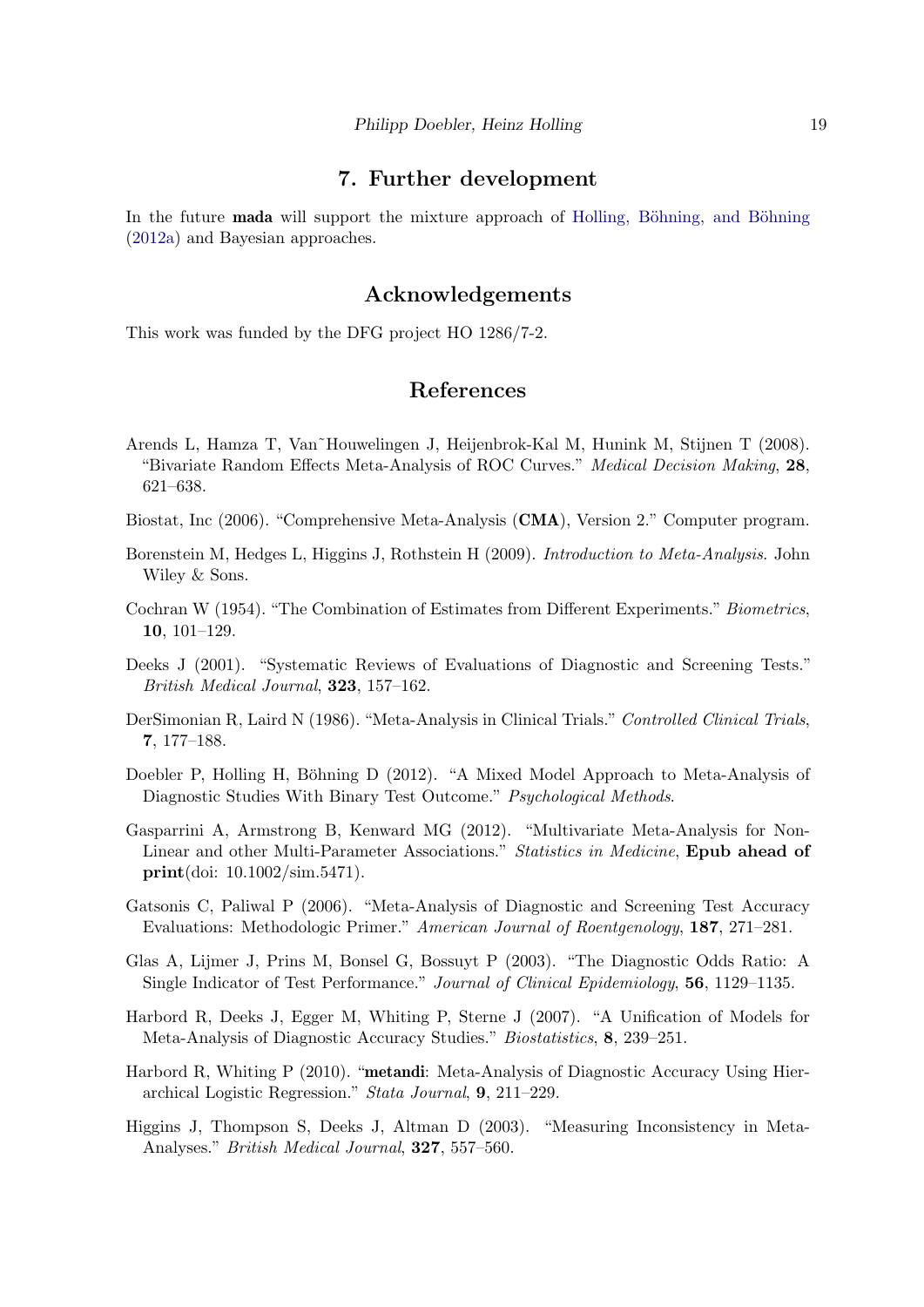- <span id="page-19-15"></span>Holling H, Böhning W, Böhning D (2012a). "Likelihood-Based Clustering of Meta-Analytic SROC Curves." Psychometrika, 77, 106–126.
- <span id="page-19-2"></span>Holling H, Böhning W, Böhning D (2012b). "Meta-Analysis of Diagnostic Studies Based upon SROC-Curves: A Mixed Model Approach Using the Lehmann Family." Statistical Modelling, 12, 347–375.
- <span id="page-19-10"></span>Jones C, Athanasiou T (2005). "Summary Receiver Operating Characteristic Curve Analysis Techniques in the Evaluation of Diagnostic Tests." The Annals of Thoracic Surgery, 79, 16–20.
- <span id="page-19-11"></span>Kriston L, Hölzel L, Weiser A, Berner M, Härter M (2008). "Meta-Analysis: Are 3 Questions Enough to Detect Unhealthy Alcohol Use?" Annals of Internal Medicine, 149, 879–888.
- <span id="page-19-13"></span>Le C (2006). "A Solution for the Most Basic Optimization Problem Associated with an ROC Curve." Statistical Methods in Medical Research, 15, 571–584.
- <span id="page-19-4"></span>Leeflang M, Deeks J, Gatsonis C, Bossuyt P (2008). "Systematic Reviews of Diagnostic Test Accuracy." Annals of Internal Medicine, 149, 889–897.
- <span id="page-19-6"></span>Lunn D, Spiegelhalter D, Thomas A, Best N (2009). "The BUGS Project: Evolution, Critique and Future Directions." Statistics in Medicine, 28(25), 3049–3067.
- <span id="page-19-5"></span>Lunn D, Thomas A, Best N, Spiegelhalter D (2000). "WinBUGS – a Bayesian Modelling Framework: Concepts, Structure, and Extensibility." Statistics and computing, 10, 325– 337.
- <span id="page-19-14"></span>Patrick D, Cheadle A, Thompson D, Diehr P, Koepsell T, Kinne S (1994). "The Validity of Self-reported Smoking: A Review and Meta-Analysis." American Journal of Public Health, 84, 1086–1093.
- <span id="page-19-12"></span>Phillips B, Stewart L, Sutton A (2010). "Cross Hairs Plots for Diagnostic Meta-Analysis." Research Synthesis Methods, 1, 308–315.
- <span id="page-19-8"></span>R Core Team (2012). R: A Language and Environment for Statistical Computing. R Foundation for Statistical Computing, Vienna, Austria. ISBN 3-900051-07-0, URL [http:](http://www.R-project.org/) [//www.R-project.org/](http://www.R-project.org/).
- <span id="page-19-0"></span>Reitsma J, Glas A, Rutjes A, Scholten R, Bossuyt P, Zwinderman A (2005). "Bivariate Analysis of Sensitivity and Specificity Produces Informative Summary Measures in Diagnostic Reviews." Journal of Clinical Epidemiology, 58, 982–990.
- <span id="page-19-1"></span>Rutter C, Gatsonis C (2001). "A Hierarchical Regression Approach to Meta-Analysis of Diagnostic Test Accuracy evaluations." Statistics in Medicine, 20, 2865–2884.
- <span id="page-19-9"></span>Sutton A, Abrams K, Jones D, Sheldon T, Song F (2000). Methods for Meta-Analysis in Medical Research. John Wiley & Sons.
- <span id="page-19-7"></span>Takwoingi Y, Deeks J (2011). "METADAS: An SAS Macro for Meta-Analysis of Diagnostic Accuracy Studies, Version 1.3." Computer program.
- <span id="page-19-3"></span>The Nordic Cochrane Centre (2011). "Review Manager (RevMan), Version 5.1." Computer program.